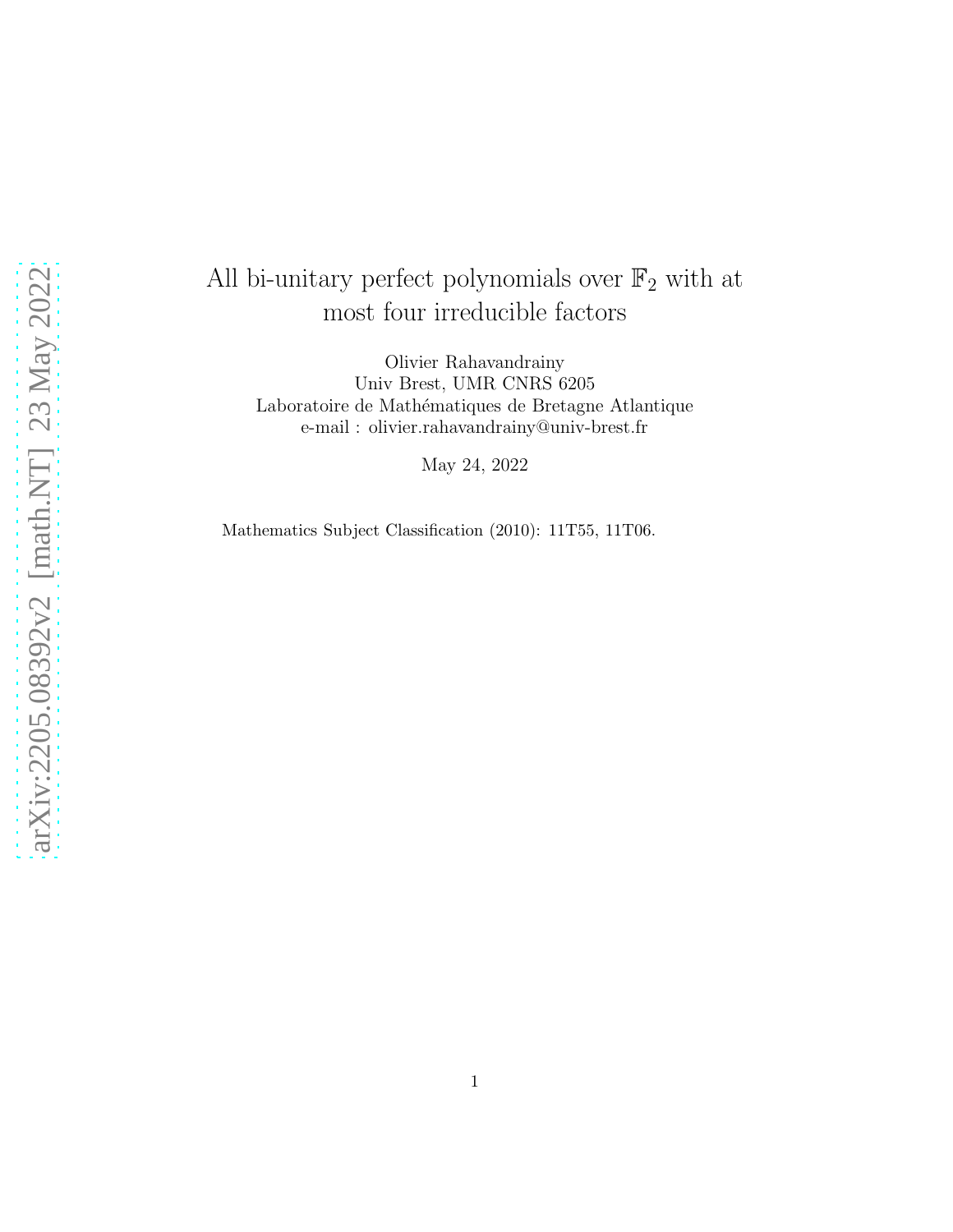## Abstract

We give, in this paper, all bi-unitary perfect polynomials over the prime field  $\mathbb{F}_2$ , with at most four irreducible factors.

# 1 Introduction

Let  $S \in \mathbb{F}_2[x]$  be a nonzero polynomial. We say that S is odd if  $gcd(S, x(x + 1)) = 1$ , S is even if it is not odd. A *Mersenne* (prime) is a polynomial (irreducible) of the form  $1 + x^a(x+1)^b$ , with  $gcd(a, b) = 1$ . A divisor D of S is called unitary if  $gcd(D, S/D) = 1$ . We denote by  $gcd_u(S, T)$ the greatest common unitary divisor of  $S$  and  $T$ . A divisor  $D$  of  $S$  is called bi-unitary if  $gcd_u(D, S/D) = 1$ .

We denote by  $\sigma(S)$  (resp.  $\sigma^*(S)$ ,  $\sigma^{**}(S)$ ) the sum of all divisors (resp. unitary divisors, bi-unitary divisors) of S. The functions  $\sigma$ ,  $\sigma^*$  and  $\sigma^{**}$  are all multiplicative. We say that a polynomial S is *perfect* (resp. *unitary perfect*, *bi-unitary perfect*) if  $\sigma(S) = S$  (resp.  $\sigma^*(S) = S$ ,  $\sigma^{**}(S) = S$ ).

Finally, we say that S is *indecomposable bi-unitary perfect* (i.b.u.p.) if it is bi-unitary perfect but it is not a product of two coprime nonconstant biunitary perfect polynomials.

As usual,  $\omega(S)$  designates the number of distinct irreducible factors of S. Several studies are done about perfect and unitary perfect. In particular, we gave  $([3], [4], [5])$  $([3], [4], [5])$  $([3], [4], [5])$  $([3], [4], [5])$  $([3], [4], [5])$  $([3], [4], [5])$  $([3], [4], [5])$  the list of all (unitary) perfect polynomials A over  $\mathbb{F}_2$ (even or not), with  $\omega(A) \leq 4$ .

In this paper, we are interested in bi-unitary perfect polynomials (b.u.p. polynomials) A with  $\omega(A) \leq 4$ . If  $A \in \mathbb{F}_2[x]$  is nonconstant b.u.p., then  $x(x + 1)$  divides A so that  $\omega(A) \ge 2$  (see Lemma [2.5\)](#page-3-0). Moreover, the only b.u.p. polynomials over  $\mathbb{F}_2$  with exactly two prime factors are  $x^2(x+1)^2$ and  $x^{2^{n}-1}(x+1)^{2^{n}-1}$ , for any nonnegative integer n ([\[1\]](#page-14-3), Theorem 5). We prove (Theorems [1.1](#page-2-0) and [1.2\)](#page-2-1) that the only b.u.p. polynomials  $A \in \mathbb{F}_2$ , with  $\omega(A) \in \{3, 4\}$ , are those given in [\[1\]](#page-14-3), plus four other ones. Note that all odd irreducible divisors of the  $C_i$ 's are Mersenne primes (there is a misprint for  $C_6$ , in [\[1\]](#page-14-3)).

In the rest of the paper, for  $S \in \mathbb{F}_2[x]$ , we denote by  $\overline{S}$  the polynomial obtained from S with x replaced by  $x + 1$ :  $\overline{S}(x) = S(x + 1)$ .

As usual,  $\mathbb N$  (resp.  $\mathbb N^*$ ) denotes the set of nonnegative integers (resp. of positive integers).

For  $S, T \in \mathbb{F}_2[x]$  and  $n \in \mathbb{N}^*$ , we write:  $S^n||T$  if  $S^n|T$  but  $S^{n+1} \nmid T$ . Finally, let  $M$  denotes the set of all Mersenne primes.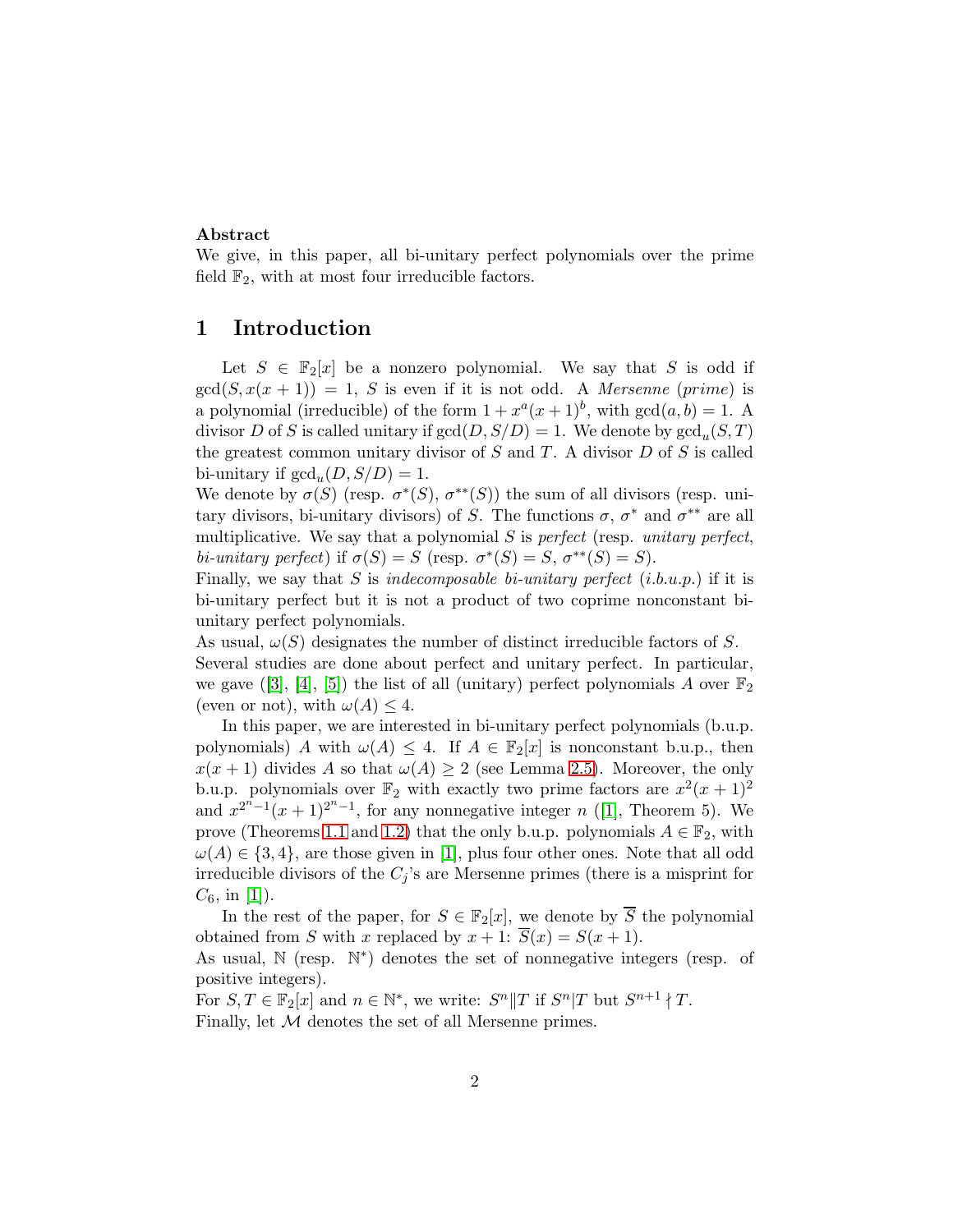We consider the following polynomials over  $\mathbb{F}_2$ :

 $M_1 = 1 + x + x^2 = \sigma(x^2), M_2 = 1 + x + x^3, M_3 = \overline{M_2} = 1 + x^2 + x^3,$  $M_4 = 1 + x + x^2 + x^3 + x^4 = \sigma(x^4), M_5 = \overline{M_4} = 1 + x^3 + x^4,$  $S_1 = 1 + x(x+1)M_1 = 1 + x + x^4,$  $C_1 = x^3(x+1)^4 M_1, C_2 = x^3(x+1)^5 M_1^2, C_3 = x^4(x+1)^4 M_1^2,$  $C_4 = x^6(x+1)^6M_1^2$ ,  $C_5 = x^4(x+1)^5M_1^3$ ,  $C_6 = x^7(x+1)^8M_5$ ,  $C_7 = x^7(x+1)^9M_5^2$ ,  $C_8 = x^8(x+1)^8M_4M_5$ ,  $C_9 = x^8(x+1)^9M_4M_5^2$ ,  $C_{10} = x^7(x+1)^{10} M_1^2 M_5, C_{11} = x^7(x+1)^{13} M_2^2 M_3^2,$  $C_{12} = x^9(x+1)^9 M_4^2 M_5^2, C_{13} = x^{14}(x+1)^{14} M_2^2 M_3^2,$  $D_1 = x^4(x+1)^5 M_1^4 S_1, D_2 = x^4(x+1)^5 M_1^5 S_1^2.$ The polynomials  $M_1, \ldots, M_5 \in \mathcal{M}$ . We set  $\mathcal{U} := \{M_1, \ldots, M_5\}.$ 

<span id="page-2-0"></span>**Theorem 1.1.** Let  $A \in \mathbb{F}_2[x]$  be b.u.p. such that  $\omega(A) = 3$ . Then  $A, \overline{A} \in \{C_j : j \leq 7\}.$ 

<span id="page-2-1"></span>**Theorem 1.2.** Let  $A \in \mathbb{F}_2[x]$  be b.u.p. such that  $\omega(A) = 4$ . Then  $A, \overline{A} \in \{C_j : 8 \leq j \leq 13\} \cup \{D_1, D_2\}.$ 

# 2 Preliminaries

We need the following results. Some of them are obvious or (well) known, so we omit their proofs.

**Lemma 2.1.** Let T be an irreducible polynomial over  $\mathbb{F}_2$  and  $k, l \in \mathbb{N}^*$ . *Then,*  $\gcd_u(T^k, T^l) = 1$  (*resp.*  $T^k$ ) *if*  $k \neq l$  (*resp.*  $k = l$ )*. In particular,*  $gcd_u(T^k, T^{2n-k}) = 1$  *for*  $k \neq n$ ,  $gcd_u(T^k, T^{2n+1-k}) = 1$  *for any*  $0 \le k \le 2n + 1$ *.* 

<span id="page-2-3"></span>**Lemma 2.2.** *Let*  $T \in \mathbb{F}_2[x]$  *be irreducible. Then i)*  $\sigma^{**}(T^{2n}) = (1+T)\sigma(T^{n})\sigma(T^{n-1}), \ \sigma^{**}(T^{2n+1}) = \sigma(T^{2n+1}).$ *ii)* For any  $c \in \mathbb{N}$ , T does not divide  $\sigma^{**}(T^c)$ .

*Proof.* i):  $\sigma^{**}(T^{2n}) = 1 + T + \cdots + T^{n-1} + T^{n+1} + \cdots + T^{2n} = (1 +$  $T^{n+1})\sigma(T^{n-1}) = (1+T)\sigma(T^n)\sigma(T^{n-1}), \sigma^{**}(T^{2n+1}) = 1+T+\cdots+T^{2n+1}.$ ii) follows from i). □

<span id="page-2-2"></span>**Corollary 2.3.** *Let*  $T \in \mathbb{F}_2[x]$  *be irreducible. Then i)* If  $a \in \{4r, 4r + 2\}$ , where  $2r - 1$  or  $2r + 1$  is of the form  $2^{\alpha}u - 1$ , u odd, *then*  $\sigma^{**}(T^a) = (1+T)^{2^{\alpha}} \cdot \sigma(T^{2r}) \cdot (\sigma(T^{u-1}))^{2^{\alpha}}, \text{ gcd}(\sigma(T^{2r}), \sigma(T^{u-1})) = 1.$ *ii)* If  $a = 2^{\alpha}u - 1$  *is odd, with* u *odd, then*  $\sigma^{**}(T^a) = (1+T)^{2^{\alpha}-1} \cdot (\sigma(T^{u-1}))^{2^{\alpha}}$ .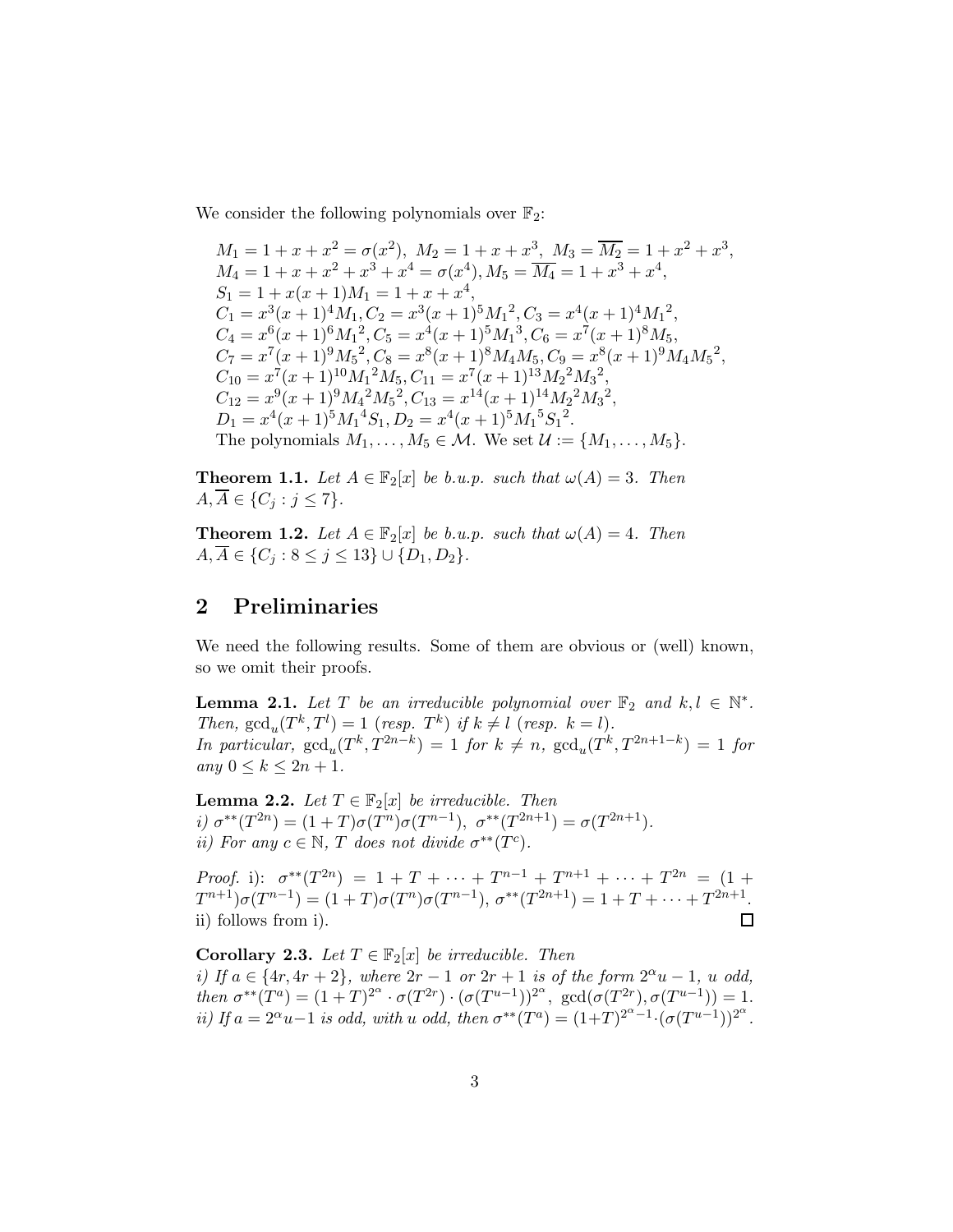<span id="page-3-2"></span>**Corollary 2.4.** *i)* The polynomial  $\sigma^{**}(x^a)$  splits over  $\mathbb{F}_2$  if and only if  $a = 2$ *or*  $a = 2^{\alpha} - 1$ *, for some*  $\alpha \in \mathbb{N}^*$ *.* 

*ii)* Let  $T \in \mathbb{F}_2[x]$  be odd and irreducible. Then  $\sigma^{**}(T^c)$  splits over  $\mathbb{F}_2$  if and *only if* (*T is Mersenne,*  $c = 2$  *or*  $c = 2^{\gamma} - 1$  *for some*  $\gamma \in \mathbb{N}^*$ ).

<span id="page-3-0"></span>**Lemma 2.5.** *If* A *is a nonconstant b.u.p. polynomial over*  $\mathbb{F}_2$ *, then*  $x(x+1)$ *divides* A *so that*  $\omega(A) \geq 2$ *.* 

**Lemma 2.6.** *If*  $A = A_1 A_2$  *is b.u.p. over*  $\mathbb{F}_2$  *and if*  $gcd(A_1, A_2) = 1$ *, then*  $A_1$  *is b.u.p. if and only if*  $A_2$  *is b.u.p.* 

**Lemma 2.7.** If A is b.u.p. over  $\mathbb{F}_2$ , then the polynomial  $\overline{A}$  is also b.u.p. *over*  $\mathbb{F}_2$ *.* 

Lemma [2.8](#page-3-1) below gives some useful results from Canaday's paper ([\[2\]](#page-14-4), Lemmas 4, 5, 6, Theorem 8 and Corollary on page 728).

<span id="page-3-1"></span>**Lemma 2.8.** *Let*  $P, Q \in \mathbb{F}_2[x]$  *be such that*  $P$  *is irreducible and let*  $n, m \in \mathbb{N}$ *.* i) *If*  $\sigma(P^{2n}) = Q^m$ , then  $m \in \{0, 1\}$ . ii) *If*  $\sigma(P^{2n}) = Q^mT$ , with  $m > 1$  and  $T \in \mathbb{F}_2[x]$  is nonconstant, then  $deg(P) > deg(Q)$ . iii) *If P* is a Mersenne prime and if  $P = P^*$ , then  $P \in \{M_1, M_4\}$ . iv) *If*  $\sigma(x^{2n}) = PQ$  *and*  $P = \sigma((x+1)^{2m})$ *, then*  $2n = 8$ *,*  $2m = 2$ *,*  $P = M_1$ *and*  $Q = P(x^3) = 1 + x^3 + x^6$ . v) If any irreducible factor of  $\sigma(x^{2n})$  is a Mersenne prime, then  $2n \leq 6$ . vi) *If*  $\sigma(x^{2n})$  *is a Mersenne prime, then*  $2n \in \{2, 4\}$ *.* vii) If  $\sigma(x^n) = \sigma((x+1)^n)$ , then  $n = 2^h - 2$ , for some  $h \in \mathbb{N}^*$ .

<span id="page-3-3"></span>**Lemma 2.9.** [see [\[6\]](#page-14-5), Lemma 2.6] *Let*  $m \in \mathbb{N}^*$  *and*  $T$  *be a Mersenne prime. Then,*  $\sigma(x^{2m})$ *,*  $\sigma((x+1)^{2m})$  *and*  $\sigma(M^{2m})$  *are all odd and squarefree.*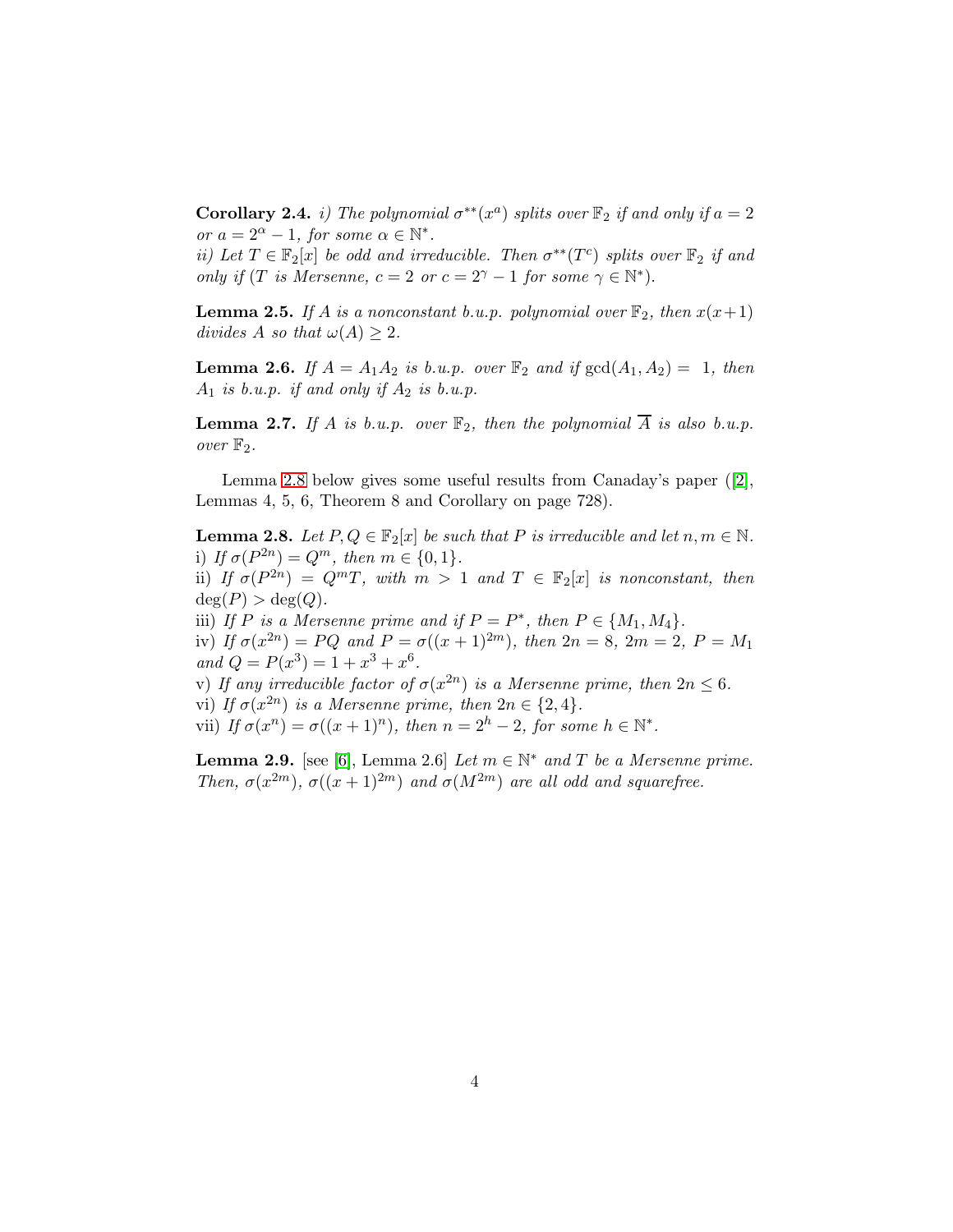The following equalities (obtained from Corollary [2.3\)](#page-2-2) are useful.

<span id="page-4-1"></span>
$$
\sigma^{**}(T^2) = (1+T)^2, \text{ if } T \text{ is irreducible}
$$
  
For  $a, b \ge 3$ ,  

$$
\sigma^{**}(x^a) = (1+x)^{2^{\alpha}} \cdot \sigma(x^{2r}) \cdot (\sigma(x^{u-1}))^{2^{\alpha}}, \text{ with } \gcd(\sigma(x^{2r}), \sigma(x^{u-1})) = 1,
$$
  
if  $a = 4r, 2r - 1 = 2^{\alpha}u - 1$ , (resp.  $a = 4r + 2, 2r + 1 = 2^{\alpha}u - 1$ ), u odd  

$$
\sigma^{**}((x+1)^b) = x^{2^{\beta}} \cdot \sigma((x+1)^{2s}) \cdot (\sigma((x+1)^{v-1}))^{2^{\beta}},
$$
  
if  $b = 4s, 2s - 1 = 2^{\beta}v - 1$ , (resp.  $b = 4s + 2, 2s + 1 = 2^{\beta}v - 1$ ), v odd  

$$
\sigma^{**}(x^a) = (1+x)^{2^{\alpha}-1} \cdot (\sigma(x^{u-1}))^{2^{\alpha}}, \text{ if } a = 2^{\alpha}u - 1 \text{ is odd, with } u \text{ odd}
$$

$$
\sigma^{**}((x+1)^b) = x^{2^{\beta}-1} \cdot (\sigma((x+1)^{v-1}))^{2^{\beta}}, \text{ if } b = 2^{\beta}v - 1 \text{ is odd, with } v \text{ odd}
$$

$$
r, \alpha, \beta \ge 1.
$$
  
(1)

Moreover, we shall also (prove and) consider the following relations:

$$
c \in \{2, 2^{\gamma} - 1 : \gamma \ge 1\}, \sigma^{**}(P^c) = (1 + P)^c \text{ (in Section 3).}
$$
 (2)

In Section [4.1:](#page-6-0)

<span id="page-4-2"></span>
$$
c, d \in \{2, 2^{\gamma} - 1 : \gamma \ge 1\}, \sigma^{**}(P^c) = (1 + P)^c, \sigma^{**}(Q^d) = (1 + Q)^d \tag{3}
$$

and in Section [4.2:](#page-7-0)

<span id="page-4-3"></span>
$$
\begin{cases}\n\sigma^{**}(P^c) = (1+P)^{2^{\gamma}} \cdot \sigma(P^{2t}) \cdot (\sigma(P^{w-1}))^{2^{\gamma}}, \text{ with } \gcd(\sigma(P^{2t}), \sigma(P^{w-1})) = 1, \\
\text{if } c \in \{4t, 4t+2\}, \text{ where } 2t-1 \text{ or } 2t+1 \text{ is of the form } 2^{\gamma}w - 1, w \text{ odd} \\
\sigma^{**}(P^c) = (1+P)^{2^{\gamma}-1} \cdot (\sigma(P^{w-1}))^{2^{\gamma}}, \text{ if } c = 2^{\gamma}w - 1 \text{ is odd, with } w \text{ odd} \\
d \in \{2, 2^{\gamma} - 1 : \gamma \ge 1\}, \ \sigma^{**}(Q^d) = (1+Q)^d = x^{u_2d}(x+1)^{v_2d}P^{w_2d} \\
r, \alpha, \beta, u_2, v_2, w_2 \ge 1, \ \varepsilon_1 = \min(1, u - 1), \ \varepsilon_2 = \min(1, v - 1), \ \varepsilon_1, \varepsilon_2 \in \{0, 1\}.\n\end{cases}
$$
\n(4)

# <span id="page-4-0"></span>3 Proof of Theorem [1.1](#page-2-0)

We set  $A = x^a(x+1)^b P^c$ , with  $a, b, c \in \mathbb{N}^*$  and P odd irreducible. We suppose that  $A$  is b.u.p.:

$$
\sigma^{**}(x^a) \cdot \sigma^{**}((x+1)^b) \cdot \sigma^{**}(P^c) = \sigma^{**}(A) = A = x^a(x+1)^b P^c.
$$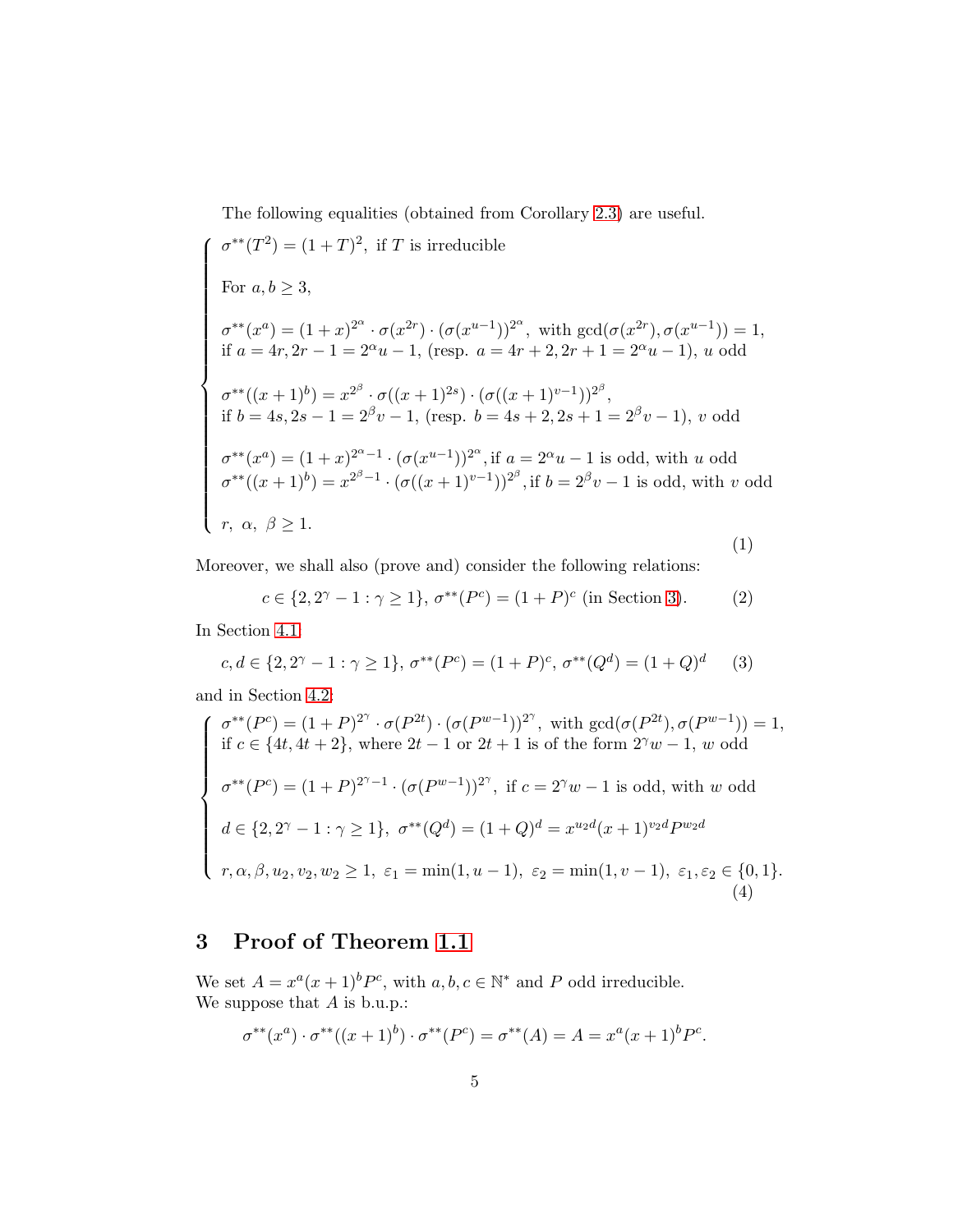We show that  $P$  is a Mersenne prime. By direct (Maple) computations, we get our result from Lemma [3.4.](#page-5-0)

<span id="page-5-1"></span>**Lemma 3.1.** *The polynomial*  $\sigma^{**}(x^a(x+1)^b)$  *does not split, so that*  $(a \geq 3)$ *or*  $b \ge 3$ *) and*  $(a \ne 2^n - 1$  *or*  $b \ne 2^m - 1$  *for any*  $n, m \ge 1$ *)*.

*Proof.* If  $\sigma^{**}(x^a(x+1)^b)$  splits, then  $\sigma^{**}(x^a(x+1)^b) = x^b(x+1)^a$ . Thus,  $a = b$  and  $\sigma^{**}(P^c) = P^c$ . It contradicts Lemma [2.2-](#page-2-3)ii).

If  $a, b \le 2$  or  $(a = 2<sup>n</sup> - 1, b = 2<sup>m</sup> - 1$  for some  $n, m \ge 1$ , then  $\sigma^{**}(x^a)$  and  $\sigma^{**}((x+1)^b)$  split. 口

**Corollary 3.2.** *The polynomial*  $P$  *is a Mersenne prime,*  $P \in \{M_1, M_4, M_5\}$ . *Moreover,*  $c = 2$  *or*  $c = 2^{\gamma} - 1$ *, for some*  $\gamma \ge 1$  *and*  $c \le \min(a, b)$ *.* 

*Proof.* By Lemma [3.1,](#page-5-1) there exists  $m \ge 1$  such that  $\sigma(x^{2m})$  or  $\sigma((x+1)^{2m})$ divides  $\sigma^{**}(A) = A$ . Moreover, P does not divide  $\sigma^{**}(P^c)$ . We conclude that  $P \in {\sigma(x^{2m})}, \sigma((x+1)^{2m})\}.$  Thus,  $2m \le 4$  by Lemma [2.8-](#page-3-1)vi). By Corollary [2.4,](#page-3-2)  $\sigma^{**}(P^c)$  must split. So, c takes the expected value. Furthermore,  $x^c$  and  $(x + 1)^c$  both divide  $\sigma^{**}(A) = A$ , because they divide  $(1 + P)^c = \sigma^{**}(P^c)$ . So,  $c \leq \min(a, b)$ .  $\Box$ 

<span id="page-5-2"></span>**Lemma 3.3.** *If* a (*resp.* b) *is even, then*  $a \geq 4$  (*resp.*  $b \geq 4$ )*.* 

*Proof.* Put  $P = 1 + x^{u_1}(x+1)^{v_1}$ . If  $a = 2$ , then  $b \geq 3$ ,  $\sigma^{**}(x^a) = (1+x)^2$ ,  $x^2$ || $A = \sigma^{**}(A)$ . By comparing a with the exponent of x in  $\sigma^{**}(A)$ , we get  $a = 2^{\beta} + u_1 c > 2$  if b is even,  $a = 2^{\beta} - 1 + u_1 c$  if b is odd, with  $b = 2^{\beta} v - 1$ . So, b is odd,  $\beta = u_1 = c = 1$ . We also have:  $P = \sigma((x+1)^{v-1})$  and  $c = 2^{\beta} \ge 2$ , which is impossible.  $\Box$ 

<span id="page-5-0"></span>**Lemma 3.4.** *i)* If a *is even, then*  $a \in \{4, 6, 8, 10\}$  and  $c \in \{1, 2, 3, 7\}$ . *ii)* If a *is even and* b *odd, then*  $b \in \{2^{\beta}v - 1 : v \in \{1, 3, 5\}, \beta \in \{1, 2, 3\}\}.$ *iii)* If a and b are both odd, then  $a, b \in \{1, 3, 5, 7, 9\}$  and  $c \in \{1, 2, 3, 7\}$ .

*Proof.* i): Since  $a \ge 4$  (Lemma [3.3\)](#page-5-2), put  $a = 4r$  or  $a = 4r + 2$ , with  $r \ge 1$ . Then,  $\sigma(x^{2r})$  divides  $\sigma^{**}(A)$ . So,  $2r \leq 4$  and  $c \leq a \leq 10$ . ii): Write  $b = 2^{\beta}v-1$ , where v is odd. Since  $\sigma((x+1)^{v-1})$  divides  $\sigma^{**}(A) = A$ ,  $v \in \{1, 3, 5\}$  and  $2^{\beta} - 1 \le a \le 10$ . iii): Write  $a = 2^{\alpha}u - 1$  and  $b = 2^{\beta}v - 1$ , where  $u, v$  are odd. As above,  $u, v \in$  $\{1,3,5\}$ .  $\sigma^{**}(x^a(x+1)^b)$  does not split, so  $u \geq 3$  or  $v \geq 3$ . Moreover,  $\alpha = 1$ (resp.  $\beta = 1$ ) if  $u \ge 3$  (resp.  $v \ge 3$ ). We also get:  $2^{\beta} - 1 \le a, 2^{\alpha} - 1 \le b$ . If  $\alpha = 1 = \beta$ , then  $a, b \le 9$ . If  $\alpha = 1$  and  $v = 1$ , then  $b = 2^{\beta} - 1 \le a \le 9$  so that  $b \le 7$ . If  $u = 1$  and  $\beta = 1$ , then  $a = 2^{\alpha} - 1 \le 7$  and  $b \le 9$ . □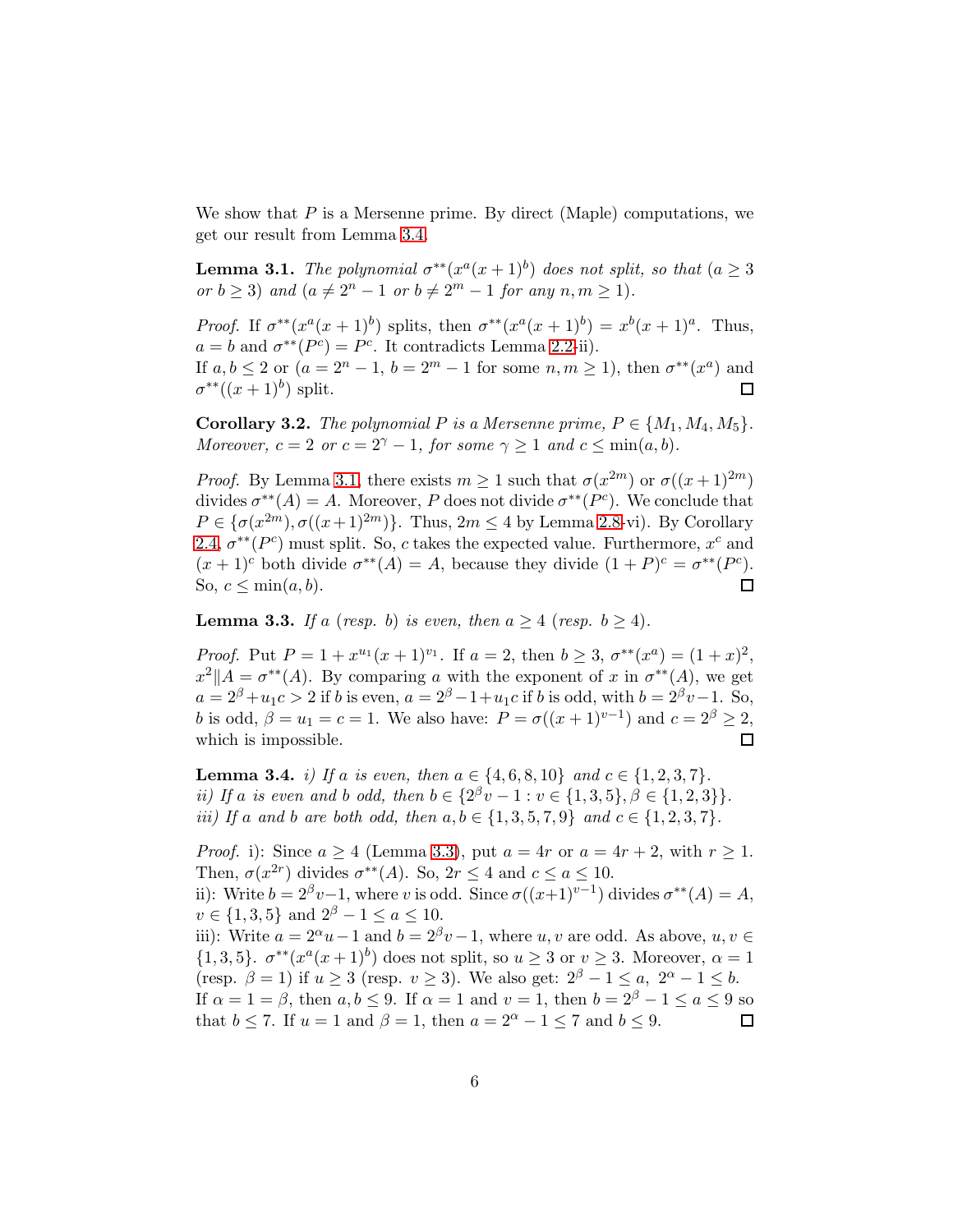## 4 Proof of Theorem [1.2](#page-2-1)

In this section, we set  $A = x^a(x+1)^b P^c Q^d$ , with  $a, b, c, d \in \mathbb{N}^*, P, Q$  odd irreducible, and  $\deg(P) \leq \deg(Q)$ . We suppose that A is b.u.p.:

$$
\sigma^{**}(x^a) \cdot \sigma^{**}((x+1)^b) \cdot \sigma^{**}(P^c) \cdot \sigma^{**}(Q^d) = \sigma^{**}(A) = A = x^a(x+1)^b P^c Q^d.
$$

We prove that  $P \in \mathcal{M}$  (Lemma [4.1\)](#page-6-1). Moreover,  $Q \in \mathcal{M}$  or it is of the form  $1 + x^{u_2}(x+1)^{v_2}P^{w_2}$ , where  $u_2, v_2, w_2 \ge 1$ .

<span id="page-6-1"></span>Lemma 4.1. *i) The polynomial* P *is a Mersenne prime.*

*ii)* The integer d equals 2 or it is of the form  $d = 2^{\delta} - 1$ , with  $\delta \in \mathbb{N}^*$ .

*iii*) The polynomial Q *is of the form*  $1 + x^{u_2}(x+1)^{v_2}P^{w_2}$ , where  $w_2 \in \{0, 1\}$ .

*iv)* One has:  $a, b \geq 3$  and  $d \leq \min(a, b)$ .

 $\sigma$ <sup>*i*</sup> *does not split, then*  $Q$  *is its unique odd divisor.* 

*Proof.* i): We remark that  $1+P$  divides  $\sigma^{**}(P^c)$ . If  $1+P$  does not split over  $\mathbb{F}_2$ , then Q is an odd irreducible divisor of  $1+P$  and we get the contradiction:  $deg(Q) < deg(P) < deg(Q)$ .

ii): If d is even and if  $d \geq 4$ , then d is of the form  $4r$  or  $4r + 2$ . Thus, the odd polynomial  $\sigma(Q^{2r})$  divides  $\sigma^{**}(A) = A$ , so we must have  $P = \sigma(Q^{2r})$ , which contradicts the fact:  $deg(P) \leq deg(Q)$ .

If  $d = 2^{\delta}w - 1$  is odd (with w odd) and if  $w \geq 3$ , then  $P = \sigma(Q^{w-1})$  and  $deg(P) > deg(Q)$ , which is impossible.

iii): From ii),  $\sigma^{**}(Q^d) = (1+Q)^d$  so that  $(1+Q)^d$  divides A. We may put:  $1 + Q = x^{u_2}(x+1)^{v_2} P^{w_2}$ , for some  $u_2, v_2, w_2 \in \mathbb{N}, u_2, v_2 \ge 1$ .

iv):  $a, b \ge 3$  because  $1+x$  divide  $\sigma^{**}(x^a)$ , x divides  $\sigma^{**}((x+1)^b)$  and  $x(x+1)$ divides both  $\sigma^{**}(P^c)$  and  $\sigma^{**}(Q^d)$ .

From the proof of iii),  $x^{du_2}$  and  $(x+1)^{dv_2}$  both divide A. Thus,  $d \le \min(a, b)$ . v) is immediate. П

### <span id="page-6-0"></span>4.1 Case where  $Q \in \mathcal{M}$

We get Proposition [4.2](#page-6-2) from Lemma [4.5,](#page-7-1) by direct computations.

<span id="page-6-2"></span>**Proposition 4.2.** *If* A *is b.u.p., where*  $P, Q \in \mathcal{M}$ *, then*  $A, \overline{A} \in \{C_8, \ldots, C_{13}\}.$ 

<span id="page-6-3"></span>**Lemma 4.3.** *The polynomials P and Q lie in*  $\mathcal{U} = \{M_1, M_2, M_3, M_4, M_5\}$ .

*Proof.* First, if  $m \geq 1$  and if  $\sigma(x^{2m})$  divides  $\sigma^{**}(A)$ , then  $2m \leq 6$  and  $\sigma(x^{2m}) \in \{M_1, M_4, M_2M_3\}.$ 

If  $P, Q \notin \mathcal{U}$ , then neither P nor Q divides  $\sigma^{**}(x^a)\sigma^{**}((x+1)^b)$ . So, P |  $\sigma^{**}(Q^d)$ ,  $P = \sigma(Q^{2m})$  with  $m \ge 1$ . It is impossible since  $\deg(P) \le \deg(Q)$ .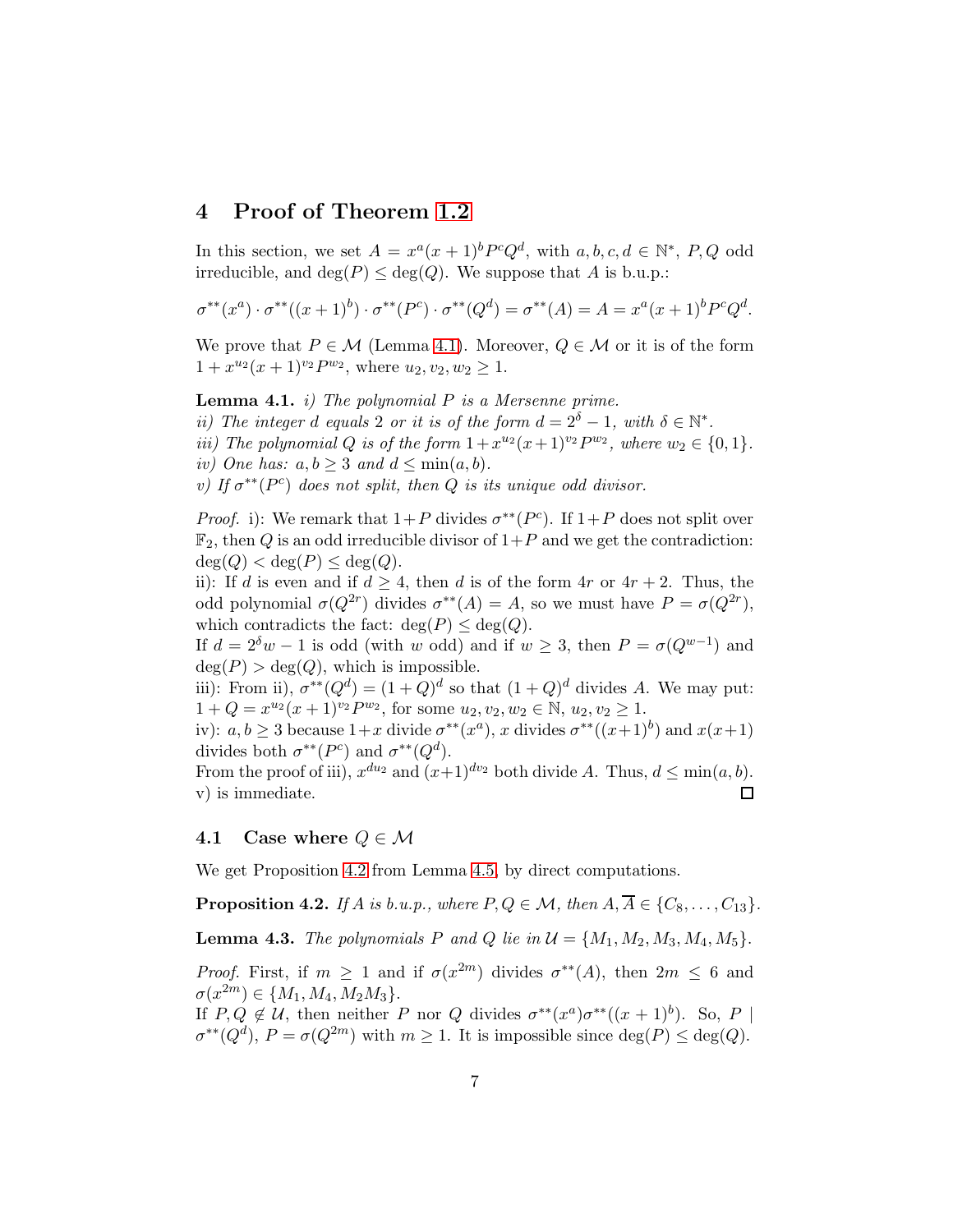If  $P \in \mathcal{U}$  but  $Q \notin \mathcal{U}$ , then  $Q$  does not divide  $\sigma^{**}(x^a)\sigma^{**}((x+1)^b)$ . Hence, it must divide  $\sigma(P^{2m})$ , for some  $m \geq 1$ . Thus,  $Q = \sigma(P^{2m})$ . We get the contradiction:  $x^{u_2}(x+1)^{v_2} = 1 + Q = 1 + \sigma(P^{2m})$  is divisible by P.  $\Box$ 

Lemma 4.4. *i)* For  $T \in \{P, Q\}$  and  $m \geq 1$ ,  $\sigma(T^{2m})$  does not divide  $\sigma^{**}(A)$ . *ii)* The exponents c and d lie in  $\{2, 2^{\gamma} - 1 : \gamma \geq 1\}$ .

*Proof.* i): For example, if  $T = P$  and if  $\sigma(T^{2m}) | \sigma^{**}(A) = A$ , then we must have:  $\sigma(T^{2m}) = Q$ , which is impossible (see the proof of Lemma [4.3\)](#page-6-3). ii): If c is even and  $c \neq 2$ , then put  $c = 4r$  or  $c = 4r + 2$ , with  $r \geq 1$ .  $\sigma(P^{2r})$ divides  $\sigma^{**}(A)$ , which contradicts i).

If c is odd, then put  $c = 2^{\gamma}u - 1$ , with u odd and  $\gamma \geq 1$ . We also get a contradiction if  $u \geq 3$ , since  $\sigma(P^{u-1})$  divides  $\sigma^{**}(A)$ . The proof is similar for d.  $\Box$ 

<span id="page-7-1"></span>Lemma 4.5. *The exponents* a, b, c *and* d *satisfy:* a ∈ {4, 6, 8, 10, 12, 14}*,* c, d ∈ {1, 2, 3, 7}*, if* a *is even*  $b \in \{2^{\beta}v - 1 : \beta \in \{1, 2, 3\}, v \in \{1, 3, 5, 7\}\},\$ if a is even and b odd  $a, b \in \{1, 3, 5, 7, 9, 11, 13\}, c, d \in \{1, 2, 3, 7\}, \text{ if } a \text{ and } b \text{ are both odd.}$ 

*Proof.* We refer to Relations in [\(1\)](#page-4-1) and in [\(3\)](#page-4-2). - If a is even, then  $a \ge 4$ ,  $a = 4r$  or  $a = 4r + 2$  and  $\sigma(x^{2r})$  divides  $\sigma^{**}(A)$ . So,  $2r \leq 6$  and  $c, d \leq a \leq 14$ . - If a is even and b odd, then  $2^{\beta} - 1 \le a \le 14$  and  $v \le 7$ . - If a and b are both odd, then  $u \geq 3$  or  $v \geq 3$ ,  $u, v \leq 7$ . As in the proof of Lemma [3.4,](#page-5-0) if  $u, v \geq 3$ , then  $\alpha = 1 = \beta$ , then  $a, b \leq 13$ . If  $u \geq 3$  and  $v = 1$ , then  $b = 2^{\beta} - 1 \le a \le 13$  so that  $b \le 7$ . If  $u = 1$  and  $v \ge 3$ , then  $\beta = 1$ , then  $a = 2^{\alpha} - 1 \leq 7$  and  $b \leq 13$ . □

## <span id="page-7-0"></span>4.2 Case where  $Q \notin \mathcal{M}$

We prove Proposition [4.6.](#page-7-2)

<span id="page-7-2"></span>**Proposition 4.6.** *If* A *is b.u.p., where*  $P \in \mathcal{M}$  *but*  $Q \notin \mathcal{M}$ *, then*  $A, \overline{A} \in$  $\{D_1, D_2\}.$ 

## 4.2.1 Useful facts

As in Lemma [3.1,](#page-5-1) one has:  $a \geq 3$  or  $b \geq 3$ . Lemma [4.1](#page-6-1) allows to write:  $P = 1 + x^{u_1}(x+1)^{v_1}$  and  $Q = 1 + x^{u_2}(x+1)^{v_2} P^{w_2}$ , with  $u_i, v_j, w_2 \ge 1$ . We obtain Corollaries [4.20,](#page-11-0) [4.25](#page-12-0) and [4.27.](#page-13-0) Only, the last of them gives b.u.p. polynomials, namely  $D_1, D_2, \overline{D}_1$  and  $\overline{D}_2$  (see Section [5\)](#page-13-1).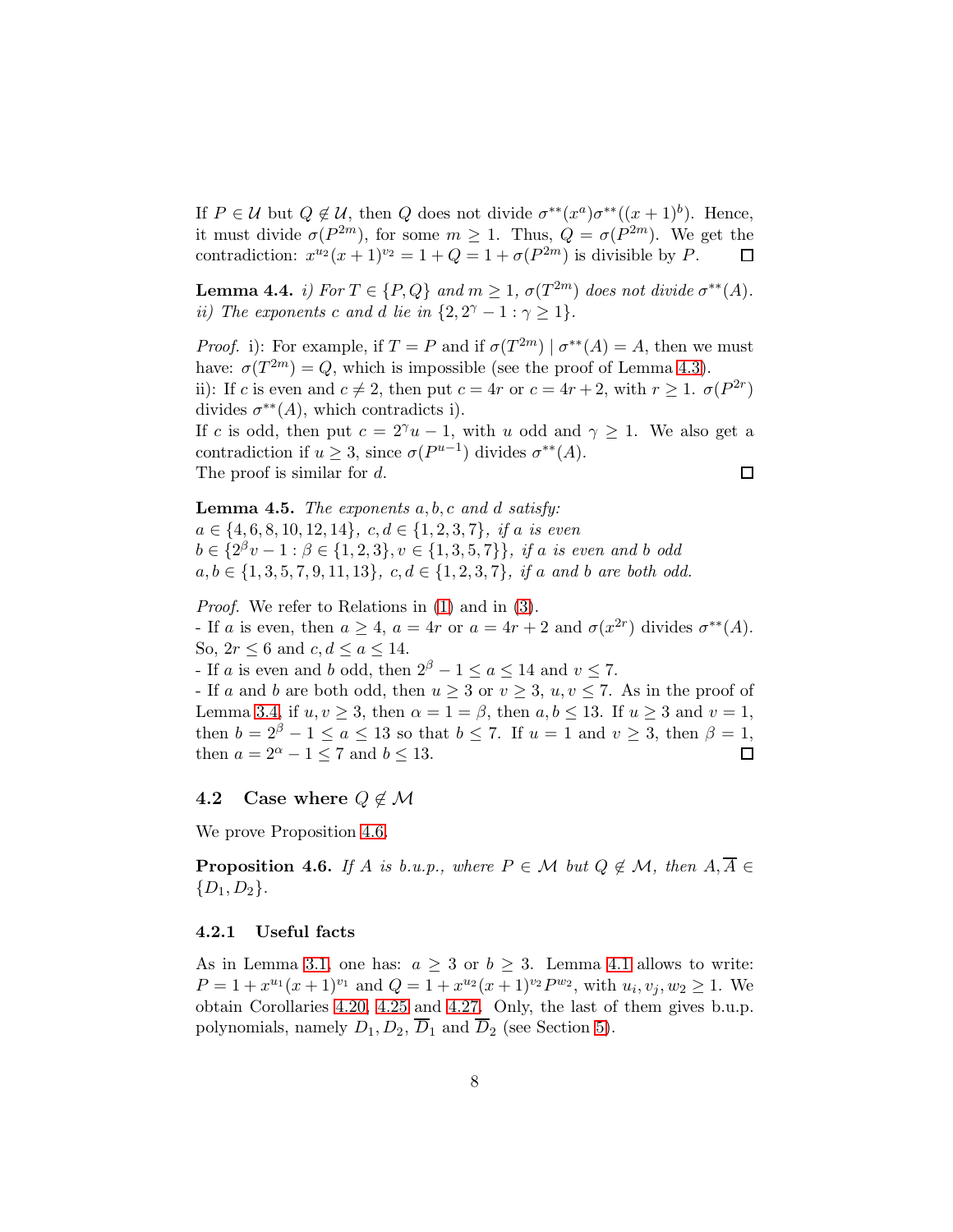For any  $g \geq 1$ ,  $PQ$  is not of the form  $\sigma(P^{2g})$ , because P does not divide  $\sigma(P^{2g})$ . We shall see that it suffices to consider three cases (replace A by  $\overline{A}$ , if necessary):  $PQ = \sigma(x^{2m})$ ,  $Q = \sigma(x^{2m})$ ,  $Q = \sigma(P^{2m})$ , for some  $m \ge 1$ .

<span id="page-8-2"></span>Lemma 4.7. *i)* Let  $n \geq 1$  be such that  $\sigma(x^{2n})$  (resp.  $\sigma((x+1)^{2n})$ ,  $\sigma(P^{2n})$ ) divides  $\sigma^{**}(A)$ , then  $\sigma(\overline{x}^{2n}) \in \{P, Q, PQ\}$  (*resp.*  $\sigma((x+1)^{2n}) \in \{P, Q, PQ\}$ ,  $\sigma(P^{2n}) = Q$ ).

*ii*) For any  $n \geq 1$ ,  $\sigma(Q^{2n})$  does not divide  $\sigma^{**}(A)$ .

*Proof.* Recall that we suppose:  $\sigma^{**}(A) = A$ .

i):  $\sigma(x^{2n})$ ,  $\sigma((x+1)^{2n})$  and  $\sigma(P^{2n})$  are all odd and squarefree (Lemma [2.9\)](#page-3-3). Hence, they belong to  $\{P,Q,PQ\}$  whenever they divide  $\sigma^{**}(A)$ , with  $\sigma(P^{2n}) \notin \{P, PQ\}.$ 

ii): If  $\sigma(Q^{2n}) \mid \sigma^{**}(A)$ , then  $P^m = \sigma(Q^{2n})$ , with  $m = 1$ , by Lemma [2.8-](#page-3-1)i). So, we get the contradiction:  $\deg(Q) \geq \deg(P) = 2n \deg(Q) > \deg(Q)$ .  $\Box$ 

<span id="page-8-0"></span>Lemma 4.8 ([\[2\]](#page-14-4), Lemma 4, page 726). *The polynomial*  $1 + x(x+1)^{2^{\nu}-1}$  *is irreducible if and only if*  $\nu \in \{1,2\}$ *.* 

**Lemma 4.9.** *If*  $\sigma(P^{2n})$  *divides A for some*  $n \geq 1$ *, then*  $2n = 2^{\gamma}$ *,*  $2n - 1 \leq$  $min(a, b)$ .

*Proof.* Since  $\sigma(P^{2n})$  is odd and square-free, Q must divide it. So  $Q =$  $\sigma(P^{2n})$ . Put:  $2n = 2^{\gamma}h$ , with h odd.

We get:  $1 + P + \cdots + P^{2n-1} = \frac{1 + \sigma(P^{2n})}{P}$  $\frac{\sigma(P^{2n})}{P} = \frac{1+Q}{P}$  $\frac{+Q}{P} = x^{u_2}(x+1)^{v_2} P^{w_2-1}.$ Thus,  $w_2 = 1$  and  $(1 + P)^{2^{\gamma}-1}(1 + P + \cdots + P^{h-1})^{2^{\gamma}} = 1 + P + \cdots$  $P^{2n-1} = x^{u_2}(x+1)^{v_2}$ . Hence,  $h = 1, 2n-1 \leq (2^{\gamma}-1)u_1 = u_2 \leq a$  and  $2n - 1 \leq (2^{\gamma} - 1)v_1 = v_2 \leq b.$  $\Box$ 

<span id="page-8-1"></span>Lemma 4.10. *i)* Let  $P = M_4$  and  $Q = 1 + x^5(x+1)^{2^{\nu}-1}P^{2^{\nu}-1}$ , with  $\nu \ge 1$ . *Then, Q is irreducible if and only if*  $\nu = 2$ *.* 

*ii)* Let  $P \in \{M_1, M_4\}$  and  $Q = 1 + x(x+1)^{2^{\nu}-1}P^{2^{\nu}}$ , with  $\nu \leq 10$ . Then, Q *is irreducible if and only if*  $(\nu = 2, P = M_1)$  *or*  $(\nu = 1, P = M_4)$ *.* 

*iii)* Let  $P \in \{M_1, M_4\}$  and  $Q = 1 + P(1 + P)^{2^{\nu}-1}$ . Then, Q is irreducible if *and only if*  $P = M_1$  *and*  $\nu \in \{1, 2\}$ *.* 

*Proof.* i): One has  $Q = 1 + x^5(x+1)^{2^{\nu}-1}P^{2^{\nu}-1} = 1 + x^5(x^5+1)^{2^{\nu}-1}$ . The irreducibility of Q implies that  $1 + x(x+1)^{2^{\nu}-1}$  is irreducible. So,  $\nu \in \{1,2\}$ by Lemma [4.8.](#page-8-0)

If  $\nu = 1$ , then  $Q = 1 + x^5 + x^{10} = (x^4 + x + 1)M_1M_5$  is reducible. If  $\nu = 2$ , then  $Q = 1 + x^5 + x^{10} + x^{15} + x^{20}$  which is irreducible. ii): by direct (Maple) computations.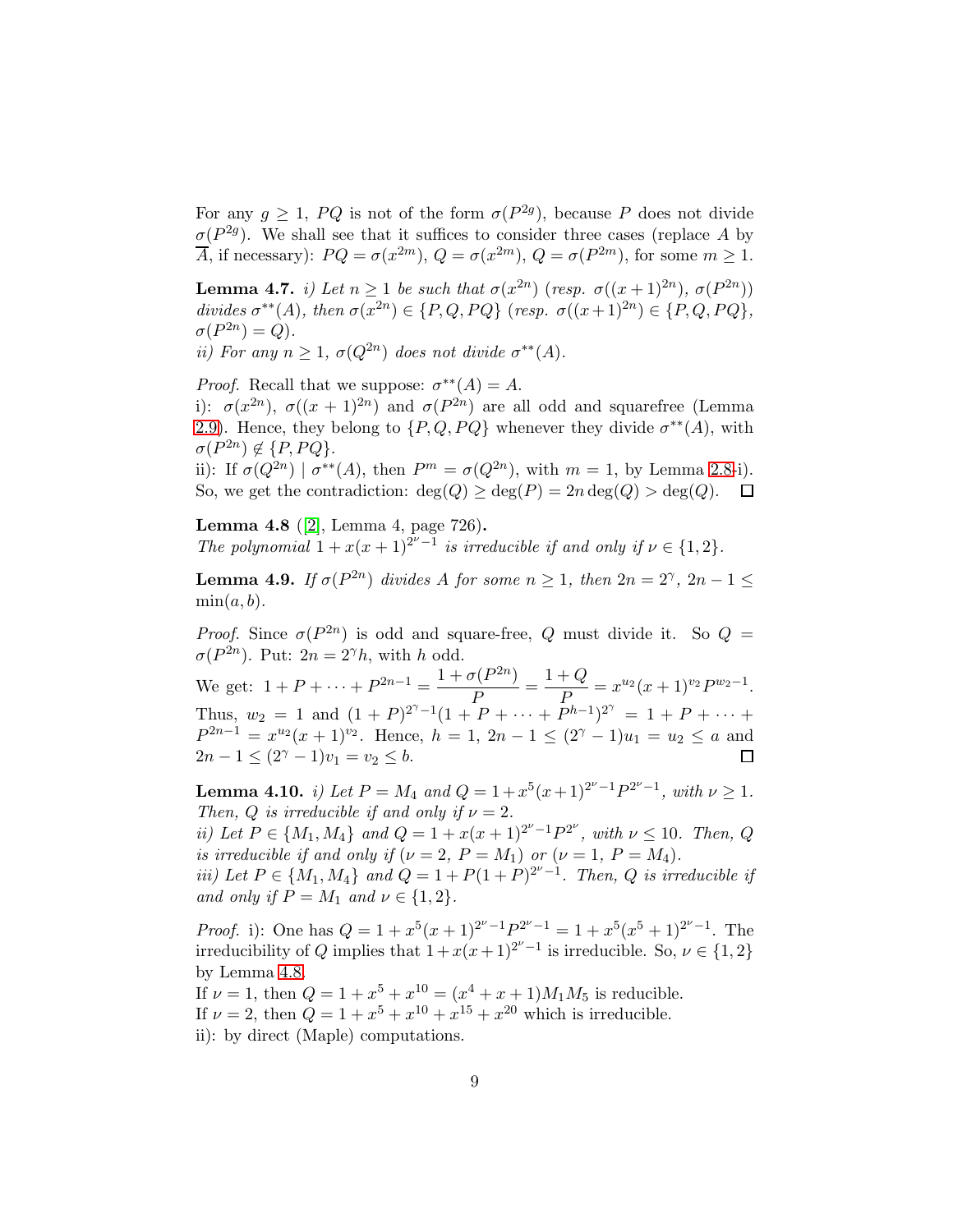iii): The polynomial  $U = 1 + x(x+1)^{2^{\nu}-1}$  must be irreducible, so  $\nu \in \{1,2\}$ by Lemma [4.8.](#page-8-0) Thus,  $U \in \{M_1, M_4\}.$ 

If  $P = U = M_1$ , then  $Q = 1 + x + x^4 = 1 + x(x+1)P$  is irreducible. If  $P = M_1$  and  $U = M_4$ , then  $Q = 1 + x^3(x+1)^3 P$  is irreducible.

If  $P = M_4$  and  $U = M_1$ , then  $Q = 1 + x(x+1)^3 P = (x^6 + x^5 + x^4 + x^2 + 1)M_1$ is reducible.

If P = U = M4, then Q = 1 + x 3 (x+ 1)9P = (x <sup>12</sup> + x <sup>9</sup> + x <sup>8</sup> + x <sup>7</sup> + x <sup>6</sup> + x <sup>4</sup> +  $(x^2 + x + 1)(1 + x + x^4)$  is reducible.

<span id="page-9-0"></span>**Lemma 4.11.** *If*  $PQ = \sigma(x^{2n})$ *, then*  $(2n = 8, P = M_1, Q = 1 + x^3 + x^6)$  *or*  $(2n = 24, P = M_4, Q = 1 + x^5(x^5 + 1)^3)$ . Moreover,  $Q, \overline{Q} \notin {\sigma(x^{2g}), \sigma(P^{2g})}$ :  $g \ge 1$ *}* and  $PQ \notin {\sigma(x^{2g})}, \sigma((x+1)^{2g}) : g \ge 1$ *}*.

*Proof.* Since  $PQ = \sigma(x^{2n})$ , we get  $P = P^*$  or  $P = Q^*$ . But, here,  $\deg(P)$  $deg(Q)$ . So,  $P = P^*$  and  $Q = Q^*$ . Since P is a Mersenne prime and  $P = P^*$ , one has  $P = M_1$  or  $P = M_4$ . If  $P = M_1$ , then by Lemma [2.8-](#page-3-1)iv),  $Q = 1 + x^3(x+1)P = 1 + x^3 + x^6$ . If  $P = M_4$ , then direct computations give  $Q = 1 + x^5(x+1)^{2^{\nu}-1}P^{2^{\nu}-1}$ . Since Q is irreducible, we get from Lemma [4.10-](#page-8-1)i),  $\nu = 2$  and  $Q = 1 + x^5(x^5 + 1)^3$ . Thus,  $Q \notin {\sigma(x^6), \sigma((x+1)^6)}$ (resp.  $Q \notin {\sigma(x^{20}), \sigma((x+1)^{20})}$  if  $P = M_1$  (resp. if  $P = M_4$ ). We also remark that  $\frac{\deg(Q)}{\deg(P)} \in \{3, 5\}$ . So,  $Q, \overline{Q} \notin {\{\sigma(P^{2g}) : g \ge 1\}}$ . 口

<span id="page-9-2"></span>**Lemma 4.12.** *If*  $Q = \sigma(x^{2n})$  *with*  $n \geq 1$ *, then for some*  $\nu \geq 1$ *,*  $Q =$  $1 + x(x+1)^{2^{\nu}-1}M_1^{2^{\nu}}$  or  $Q = 1 + x(x+1)^{2^{\nu}-1}M_4^{2^{\nu}}$ . Moreover,  $Q, \overline{Q} \notin$  $\{\sigma(P^{2g}) : g \ge 1\}$  *and*  $PQ \notin \{\sigma(x^{2g}), \sigma((x+1)^{2g}) : g \ge 1\}.$ 

*Proof.* By direct computations, one has, for some  $\nu \geq 1$ :  $2n = 2^{\nu}t$ ,  $t \in$  $\{3,5\}, P = \sigma(x^{t-1})$  and  $Q = 1 + x(x+1)^{2^{\nu}-1}P^{2^{\nu}}$ . Hence,  $P^{2^{\nu}}\|1+Q$ . If PQ is of the form  $\sigma(x^{2g})$ , then  $P\|1+Q$  or  $P^3\|1+Q$  (Lemma [4.11\)](#page-9-0), which is impossible.

Since  $Q = \sigma(x^{2m})$ , Lemma [4.14-](#page-9-1)i) implies that  $Q \notin {\{\sigma(P^{2m}), \sigma(\overline{P}^{2m})\}}$ .

<span id="page-9-3"></span>**Lemma 4.13.** *If*  $Q = \sigma(P^{2n})$ *, then*  $2n \leq 4$ *,*  $P = M_1$ *, so that*  $Q \in \{1 + x(x +$  $1)M_1, 1+x^3(x+1)^3M_1$ *}. Moreover,*  $Q, PQ \notin {\sigma(x^{2g}), \sigma((x+1)^{2g}) : g \ge 1}$ *.* 

*Proof.* By direct computations, one has:  $2n = 2^{\nu}$ ,  $Q = 1 + P(1+P)^{2^{\nu}-1}$ , for some  $\nu \geq 1$ . Since Q is irreducible, we get  $\nu \in \{1,2\}$  and  $P = M_1$ . Again, by direct computations,  $Q, PQ \notin {\{\sigma(x^{2g}),\sigma((x+1)^{2g}) : g \ge 1\}}.$ 口

<span id="page-9-1"></span>Lemma 4.14. *i)* For any  $m, n \in \mathbb{N}^*, \sigma(P^{2m}) \neq \sigma(x^{2n}), \sigma((x+1)^{2n}).$ *ii)* If  $\sigma(x^{2n}) = \sigma((x+1)^{2n})$ , then  $\sigma(x^{2n}) \notin \{Q, PQ\}$ .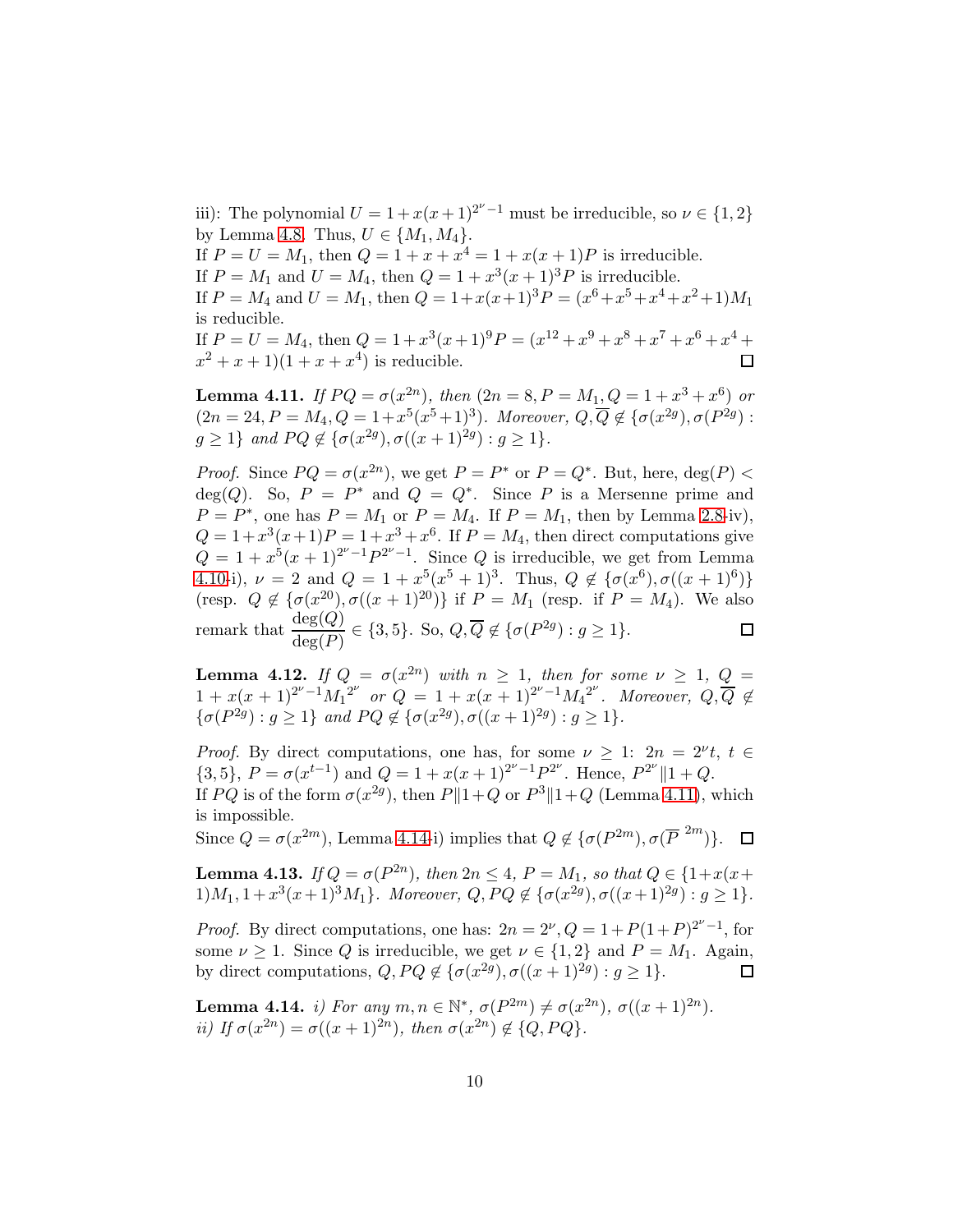*Proof.* i): Put  $2n - 1 = 2^{\alpha}u - 1$  and  $2m - 1 = 2^{\beta}v - 1$ , with  $\alpha, \beta \ge 1$ . If  $\sigma(P^{2m}) = \sigma(x^{2n})$ , then  $P(1 + P + \cdots + P^{2m-1}) = x(1 + x + \cdots + x^{2n-1})$ . Thus,  $P(P+1)^{2^{\beta}-1}(1+P+\cdots+P^{v-1})^{2^{\beta}} = x(x+1)^{2^{\alpha}-1}(1+x+\cdots+x^{u-1})^{2^{\alpha}}$ . Hence,  $u > 3$  and  $2^{\alpha} = 1$ , which is impossible. ii): One has  $2n = 2<sup>h</sup> - 2$ , for some  $h \ge 1$  (Lemma [2.8-](#page-3-1)vii)). If  $Q = \sigma(x^{2n})$ , then by Lemma [4.12,](#page-9-2)  $2^h - 2 = 2n = 2^{\nu}t$ , with  $t \in \{3, 5\}$ . Therefore,  $\nu = 1$ ,  $t = 2^{h-1} - 1$ ,  $h = 3 = t$ ,  $2n = 6$  and  $Q = M_2M_3$  is reducible. If  $PQ = \sigma(x^{2n})$ , then by Lemma [4.11,](#page-9-0) one has:  $(2n = 8, P = M_1$  and  $Q = 1 + x^3 + x^6$  or  $(2n = 5 \cdot 2^{\nu} + 4, P = M_4 \text{ and } Q = 1 + x^5 (x+1)^{2^{\nu}-1} P^{2^{\nu}-1}$ . Thus,  $2^h - 2 = 2n = 5 \cdot 2^{\nu} + 4$ ,  $\nu = 1$ ,  $h = 4$  and  $Q = 1 + x^5(x+1)P =$  $(x^4 + x + 1)M_1M_5$  is reducible.  $\Box$ 

Without loss of generality, by Lemmas [4.11,](#page-9-0) [4.12](#page-9-2) and [4.13,](#page-9-3) it suffices to consider the following three cases:

$$
PQ = \sigma(x^{2m}), Q = \sigma(x^{2m}), Q = \sigma(P^{2m}),
$$
 for some  $m \ge 1$ .

In each case, we distinguish:  $(a, b \text{ both even}), (a \text{ even}, b \text{ odd}), (a, b \text{ both odd}).$ We shall compare  $a, b, c$  or  $d$  with all possible values of the exponents of  $x$ ,  $x+1$ , of P or of Q, in  $\sigma^{**}(A)$ .

According to Corollary [2.3](#page-2-2) and Lemma [4.1,](#page-6-1) we get Lemma [4.15](#page-10-0) from Relations in [\(1\)](#page-4-1) and in [\(4\)](#page-4-3).

#### <span id="page-10-0"></span>Lemma 4.15.

*i)* The polynomial P does not divide  $\sigma^{**}(P^c)$ , but it may divide  $\sigma^{**}(Q^d)$ . *ii)* One has:  $u_2d \le a$ ,  $v_2d \le b$ ,  $w_2d \le c$ , so that  $d \le \min(a, b, c)$ .

**4.2.2** Case where  $PQ = \sigma(x^{2m})$ , for some  $m \ge 1$ 

We get, from Lemma [4.11,](#page-9-0)  $Q, \overline{Q} \notin {\sigma(x^{2g}), \sigma(P^{2g}) : g \ge 1}, (2m = 8, P =$  $M_1$  and  $Q = 1 + x^3 + x^6 = 1 + x^3(x+1)P$  or  $(2m = 24, P = M_4$  and  $Q = 1 + x^5(x^5 + 1)^3 = 1 + x^5(x+1)^3P^3$ . We refer to Relations in [\(1\)](#page-4-1) and in [\(4\)](#page-4-3).

<span id="page-10-1"></span>**Lemma 4.16.** *On has:*  $c = 2$  *or*  $c = 2^{\gamma} - 1$ ,  $c \le \min(a, b)$  *and*  $d = 1$ *.* 

*Proof.* Since  $Q \neq \sigma(P^{2g})$  for any g,  $\sigma^{**}(P^c)$  must split, so  $c = 2$  or  $c = 2^{\gamma} - 1$ . In this case,  $\sigma^{**}(P^c) = (1+P)^c$ , where P is a Mersenne prime. So,  $x^c$  and  $(x+1)^c$  both divide  $\sigma^{**}(A) = A$ . Hence,  $c \le \min(a, b)$ . Finally,  $Q||\sigma^{**}(A)$ because  $Q, \overline{Q} \notin {\{\sigma(x^{2g}), \sigma(P^{2g}) : g \ge 1\}}$ . Thus,  $d = 1$ .  $\Box$ 

Lemma 4.17. *At least, one of* a *and* b *is even.*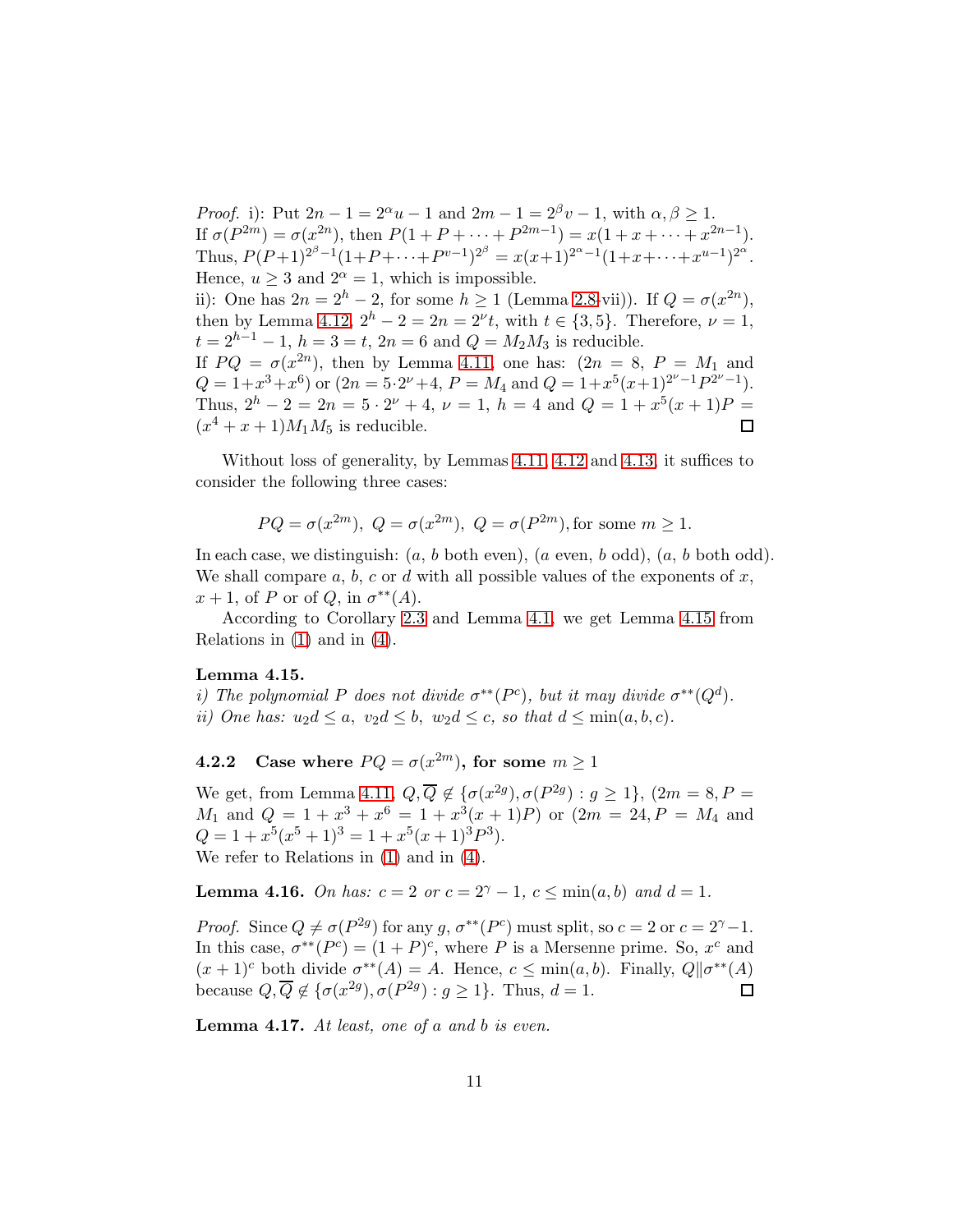*Proof.* If a and b are both odd, then  $PQ = \sigma(x^{u-1}), \sigma((x+1)^{v-1}) \in \{1, P\},\$  $d = 2^{\alpha}, c = w_2 d + 2^{\alpha} + \varepsilon_2 2^{\beta}$ . It follows that c is even and  $c \geq 4$ , which contradicts Lemma [4.16.](#page-10-1)  $\Box$ 

**Lemma 4.18.** *If* a and *b* are both even, then  $a = 16$ ,  $b \in \{4, 6\}$ ,  $c \leq 3$ ,  $P = M_1$  and  $Q = 1 + x^3(x^3 + 1)$ .

*Proof.* Lemma [4.1-](#page-6-1)iv) implies that  $a, b \ge 4$ . Moreover,  $PQ \in {\sigma(x^{2r}), \sigma(x^{u-1})}.$ If  $PQ = \sigma(x^{2r})$ , then  $P = \sigma((x+1)^{2s})$ ,  $u = v = 1$  because  $gcd(\sigma(x^{2r}), \sigma(x^{u-1})) =$  $1 = \gcd(\sigma((x+1)^{2s}), \sigma((x+1)^{v-1})).$  Therefore,  $2r = 8, a \neq 4r + 2, 2s = 2,$  $a = 16, b \in \{4, 6\}.$  Furthermore,  $c \le b \le 6$ , so that  $c \in \{1, 2, 3\}.$ If  $PQ = \sigma(x^{u-1})$ , then  $\sigma(x^{2r}) = P$  (by Lemma [4.7\)](#page-8-2), which is impossible since  $gcd(\sigma(x^{2r}), \sigma(x^{u-1})) = 1$ .  $\Box$ 

**Lemma 4.19.** *If* a *is even and b odd, then*  $a = 16$ *,*  $b \in \{1,3,7\}$ *,*  $c = 2$ *,*  $P = M_1$  and  $Q = 1 + x^3(x^3 + 1)$ .

*Proof.* As above, a even implies that  $a = 4r = 16$  and  $P = M_1$ . One has:  $\sigma((x+1)^{v-1}) \in \{1, P\}$ . So,  $v \in \{1, 3\}$ ,  $c = 1+w_2d+\varepsilon_2 2^{\beta}$ , where  $w_2 = 1 = d$ . Thus,  $c = 2$ ,  $v = 1$ ,  $2^{\beta} - 1 + 3 + 2 \le a = 16$ ,  $\beta \le 3$  and  $b \in \{1, 3, 7\}$ .  $\Box$ 

<span id="page-11-0"></span>**Corollary 4.20.** *If* A *is b.u.p., with* PQ *of the form*  $\sigma(x^{2m})$ *, then*  $P = M_1$ *,*  $Q = 1 + x^3(x^3 + 1), \ a, b \in \{1, 3, 4, 6, 7, 16\}, \ c \leq 3 \ and \ d = 1.$ 

**4.2.3** Case where  $Q = \sigma(x^{2m})$ , for some  $m \ge 1$ 

One has (Lemma [4.12\)](#page-9-2):  $Q, \overline{Q} \notin {\{\sigma(P^{2g}) : g \geq 1\}}, PQ \notin {\{\sigma(x^{2g}), \sigma((x +$  $(1)^{2g}$  :  $g \ge 1$ ,  $2m \ge 10$ ,  $P \in \{M_1, M_4\}$  and  $Q = 1 + x(x+1)^{2^{\nu}-1}P^{2^{\nu}}$ , for some  $\nu \in \mathbb{N}^*$ . So,  $u_1 = u_2 = 1$ ,  $v_1 \in \{1, 3\}$ ,  $v_2 = 2^{\nu} - 1$  and  $w_2 = 2^{\nu}$ . Moreover,  $Q \neq \sigma((x+1)^{2m})$  (Lemma [4.14\)](#page-9-1). We consider Relations in [\(1\)](#page-4-1) and in [\(4\)](#page-4-3).

<span id="page-11-1"></span>**Lemma 4.21.** *One has:*  $(c = 2 \text{ or } c = 2^{\gamma} - 1)$  *and*  $d < 3$ *.* 

*Proof.* If  $\sigma^{**}(P^c)$  does not split, then Q is the unique odd irreducible divisor of  $\sigma^{**}(P^c)$ . It contradicts the fact that Q is not of the form  $\sigma(P^{2g})$ . So,  $\sigma^{**}(P^c)$  splits and  $(c=2 \text{ or } c=2^{\gamma}-1)$ . The exponent of Q in  $\sigma^{**}(A)$  lies in  $\{1, 2, 2^{\alpha}, 2^{\beta}, 1 + 2^{\alpha}, 1 + 2^{\beta}, 2^{\alpha} + 2^{\beta}\}\$ . So, by Lemma [4.1-](#page-6-1)ii),  $d \leq 3$ . 口

Lemma 4.22. *At least, one of* a *and* b *is even.*

*Proof.* If a and b are both odd, then  $Q = \sigma(x^{u-1}), Q \neq \sigma((x+1)^{v-1})$  (by Lemma [4.14-](#page-9-1)ii)) and  $\sigma((x+1)^{v-1}) \in \{1, P\}$ . Thus,  $v \in \{1, 3, 5\}$ ,  $2^{\alpha} = d \leq 3$ ,  $\alpha = 1, d = 2, c = 2 \cdot 2^{\nu} + \epsilon_2 2^{\beta}$ . So, c is even and  $c \geq 4$ . It contradicts Lemma [4.21.](#page-11-1)  $\Box$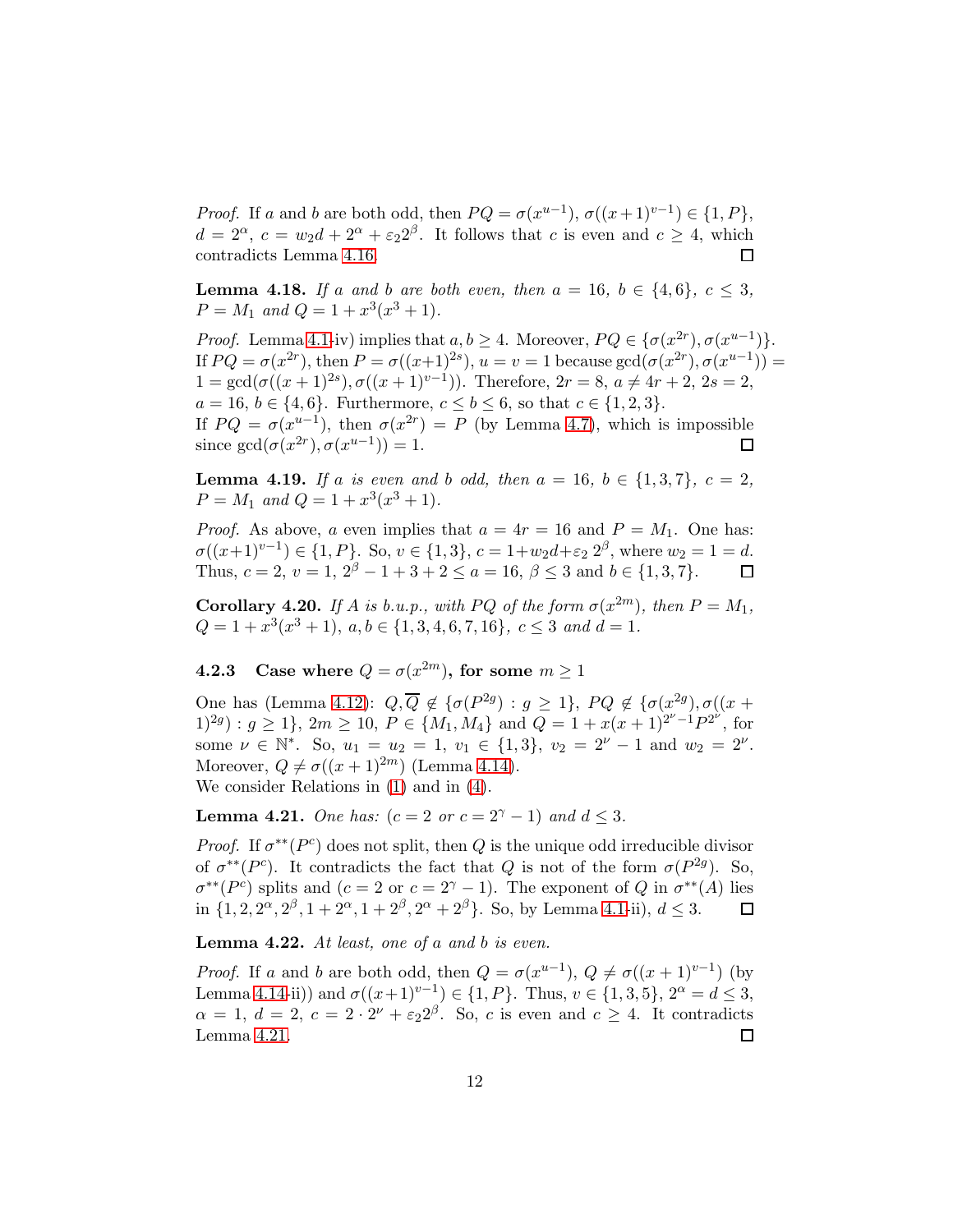**Lemma 4.23.** *If* a and *b* are even, then  $\nu \leq 2$ ,  $20 \leq a \leq 26$ ,  $b \leq 10$ ,  $d = 1$ ,  $c \in \{1, 2, 3, 7\}$ , and  $(P, Q) \in \{(M_1, 1 + x(x+1)^3 P^4), (M_4, 1 + x(x+1)P^2)\}.$ 

*Proof.* One has:  $Q \in {\sigma(x^{2r})}, \sigma(x^{u-1})$ . - If  $Q = \sigma(x^{2r})$ , then  $Q \neq \sigma((x+1)^{2s})$  (by Lemma [4.14-](#page-9-1)ii)), Q does not divide  $\sigma(x^{u-1})$  since  $gcd(\sigma(x^{2r}), \sigma(x^{u-1})) = 1$ . So,  $Q||\sigma^{**}(A)$ . Therefore,  $d = 1, P = \sigma((x+1)^{2s}), \sigma(x^{u-1}) \in \{1, P\}, u \in \{1, 3, 5\}, v = 1, 2s \leq 4,$  $b \le 10, c = 2^{\nu} + \varepsilon_1 2^{\alpha} + 1 \ge 3$ . Since  $2^{\alpha} + c \le b \le 10$ , we get:  $c \in \{1, 2, 3, 7\}$ ,  $\alpha \leq 2, \nu \leq 2.$ 

Here,  $Q = 1 + x(x+1)^{2^{\nu}-1}P^{2^{\nu}}$ , with  $P \in \{M_1, M_4\}$  and  $\nu \leq 2$ . By Lemma [4.10-](#page-8-1)ii), one has:  $(P = M_1, \nu = 2 \text{ and } 2r = 12)$  or  $(P = M_4, \nu = 1 \text{ and } 12r = 12$  $2r = 10$ ). So,  $20 \le a \le 26$ .

- If  $Q = \sigma(x^{u-1})$ , then  $2^{\alpha} = d \leq 3$  and  $P = \sigma(x^{2r}) = \sigma((x+1)^{2s})$ . Thus,  $d = 2, 2r = 2s = 2, a, b \in \{4, 6\}, c = 2 + w_2d = 2 + 2w_2 \ge 4.$  It contradicts Lemma [4.21.](#page-11-1) □

Lemma 4.24. *The case where* a *is even and* b *odd does not happen.*

*Proof.* If a is even and b odd, then  $Q \in {\{\sigma(x^{2r}), \sigma(x^{u-1})\}}$ . - If  $Q = \sigma(x^{2r})$ , then  $d = 1$ ,  $\sigma(x^{u-1})$ ,  $\sigma((x+1)^{v-1}) \in \{1, P\}$ ,  $u, v \in \{1, 3, 5\}$ ,  $w_2d = 2^{\nu}, c = 2^{\nu} + \varepsilon_1 2^{\alpha} + \varepsilon_2 2^{\beta}$  is even. Therefore,  $c = 2$ ,  $\nu = 1$ ,  $\varepsilon_1 = \varepsilon_2 = 0$  and  $u = v = 1$ . By Lemma [4.10-](#page-8-1)ii), since  $\nu = 1$ , one has:  $P = M_4$  and thus  $v_1 = 3, v_2 =$ 

 $1, w_2 = 2, 2r = deg(Q) = 2^{\nu}(1 + deg(P)) = 2^{\nu} \cdot 5 = 10.$  We get the contradiction:  $a \in \{20, 22\}$  and  $a = 2^{\beta}-1+2u_1+u_2 = 2^{\beta}-1+2+1 = 2^{\beta}+2$ . - If  $Q = \sigma(x^{u-1})$ , then  $a > u-1 = 2m \ge 10$ ,  $P = \sigma(x^{2r})$ ,  $2^{\alpha} = d \le 3$ . Hence,  $d = 2, 2r < 4, a \in \{4, 6, 8, 10\}.$  We get the contradiction:  $a > 10 > a$ . 口

<span id="page-12-0"></span>Corollary 4.25. If A is b.u.p., with Q of the form  $\sigma(x^{2m})$ , then  $(P,Q) = (M_1, 1 + x(x+1)^3 M_1^4)$  or  $(P,Q) = (M_4, 1 + x(x+1)M_4^2)$ ,  $a, b \in \{4, 6, 8, 10, 20, 22, 24, 26\}, c \in \{1, 2, 3, 7\}, d = 1.$ 

**4.2.4** Case where  $Q = \sigma(P^{2m})$ , for some  $m \ge 1$ 

Lemma [4.13](#page-9-3) implies that  $Q, PQ \notin {\{\sigma(x^{2g}), \sigma((x+1)^{2g}) : g \ge 1\}}$ .  $P = M_1$ and  $(Q = \sigma(P^2) = 1 + x(x+1)P$  or  $Q = \sigma(P^4) = 1 + x^3(x+1)^3P$ . Thus,  $u_1 = v_1 = 1, u_2 = v_2 \in \{1, 3\}, w_2 = 1.$ 

**Lemma 4.26.** *The integer*  $a + b$  *is odd,*  $a, b \le 11$ ,  $c \le 8$  *and*  $d \le 3$ *.* 

*Proof.* We refer to Relations in [\(1\)](#page-4-1) and in [\(4\)](#page-4-3). Lemma [4.7](#page-8-2) is also useful. If c is even, then  $2m = 2t \ge 2$ ,  $\sigma(P^{2t}) = Q$ . So,  $w = 1, d = 1$ . If c is odd,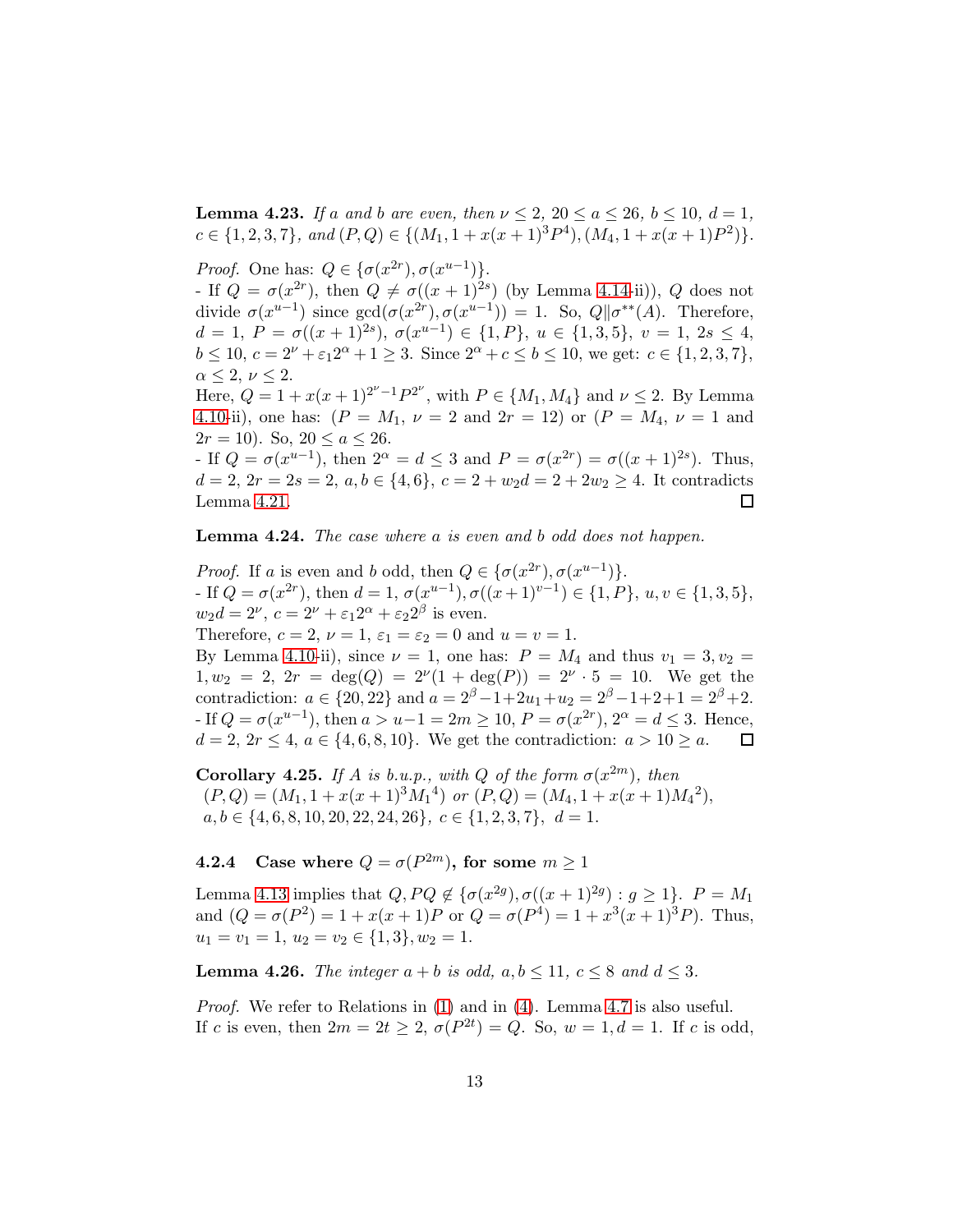then  $Q = \sigma(P^{w-1}), w \in \{3, 5\}, d = 2^{\gamma}.$ 

- If a and b are even, then  $a, b \ge 4$  (by Lemma [4.1-](#page-6-1)iv)),  $P = \sigma(x^{2r}) =$  $\sigma((x+1)^{2s})$ . Hence,  $u = v = 1, 2r = 2s = 2, a, b \leq 6$  and  $c = 2 + d$  (by considering the exponents of  $P$ ). We get a contradiction on the value of  $c$ . - If a and b are odd, then  $\sigma(x^{u-1}), \sigma((x+1)^{v-1}) \in \{1, P\}$ , so that  $u, v \leq 3$ . Moreover, if c is even, then  $\sigma(P^{2t}) = Q$ ,  $w = 1$ ,  $d = 1$  and  $c \in \{1, 1 + 2^{\alpha}, 1 +$  $2^{\beta}, 1+2^{\alpha}+2^{\beta}$ . It contradicts the parity of c. If c is odd, then  $Q = \sigma(P^{w-1}),$  $w \in \{3, 5\}, d = 2^{\gamma}, \text{ so that } d = 2 \text{ and } c \in \{2, 2 + 2^{\alpha}, 2 + 2^{\beta}, 2 + 2^{\alpha} + 2^{\beta}\}.$ We also get a contradiction on the value of c.

- If a is even and b odd, then  $a \geq 4$  (Lemma [4.1\)](#page-6-1),  $\sigma(x^{2r}) = P = M_1$ ,  $u = 1, 2r = 2, a \leq 6$ . Moreover,  $\sigma((x+1)^{v-1}) \in \{1, P\}$ , so  $v \leq 3$ . We get  $\beta$  < 2, b ≤ 11, d ≤ 3 and c ≤ 8 because  $2^{\beta} - 1 \le a \le 6$ , d ≤ a ≤ 6 and  $c \in \{1+d, 1+2^{\beta}+d\}.$ 

The proof is similar if a is odd and b even.

 $\Box$ 

<span id="page-13-0"></span>**Corollary 4.27.** *If* A *is b.u.p., with* Q *of the form*  $\sigma(P^{2m})$ *, then*  $P = M_1$ *,*  $Q \in \{1 + x(x+1)P, 1 + x^3(x+1)^3P\}, a+b \text{ is odd}, a, b \le 11, c \le 8, d \le 3.$ 

# <span id="page-13-1"></span>5 Maple Computations

The function  $\sigma^{**}$  is defined as Sigm2star, for the Maple code.

```
> Sigm2star1:=proc(S,a) if a=0 then 1;else if a mod 2 = 0then n:=a/2:sig1:=sum(S^1, l=0..n):sig2:=sum(S^1, l=0..n-1):Factor((1+S)*sig1*sig2) mod 2:
else Factor(sum(S<sup>^</sup>l,l=0..a)) mod 2:fi:fi:end:
> Sigm2star:=proc(S) P:=1:L:=Factors(S) mod 2:k:=nops(L[2]):
for j to k do S1 := L[2][j][1]:h1 := L[2][j][2]:
P:=P*Sigm2star1(S1,h1):od:P:end:
```
We search all  $S = x^a(x+1)^b P^c$  or  $S = x^a(x+1)^b P^c Q^d$  such that  $\sigma^{**}(S) = S$ .

### 5.1 Case where  $\omega(A) = 3$

We have proved that  $P \in \{M_1, M_4, M_5\}$ . By means of Lemma [3.4.](#page-5-0) We obtain  $C_1, \ldots, C_7$ .

## 5.2 Case where  $\omega(A) = 4$  with  $P, Q \in \mathcal{M}$

We have shown that  $P, Q \in \{M_1, M_2, M_3, M_4, M_5\}$ . From Lemma [4.5,](#page-7-1) we obtain  $C_8, \ldots, C_{13}$ .